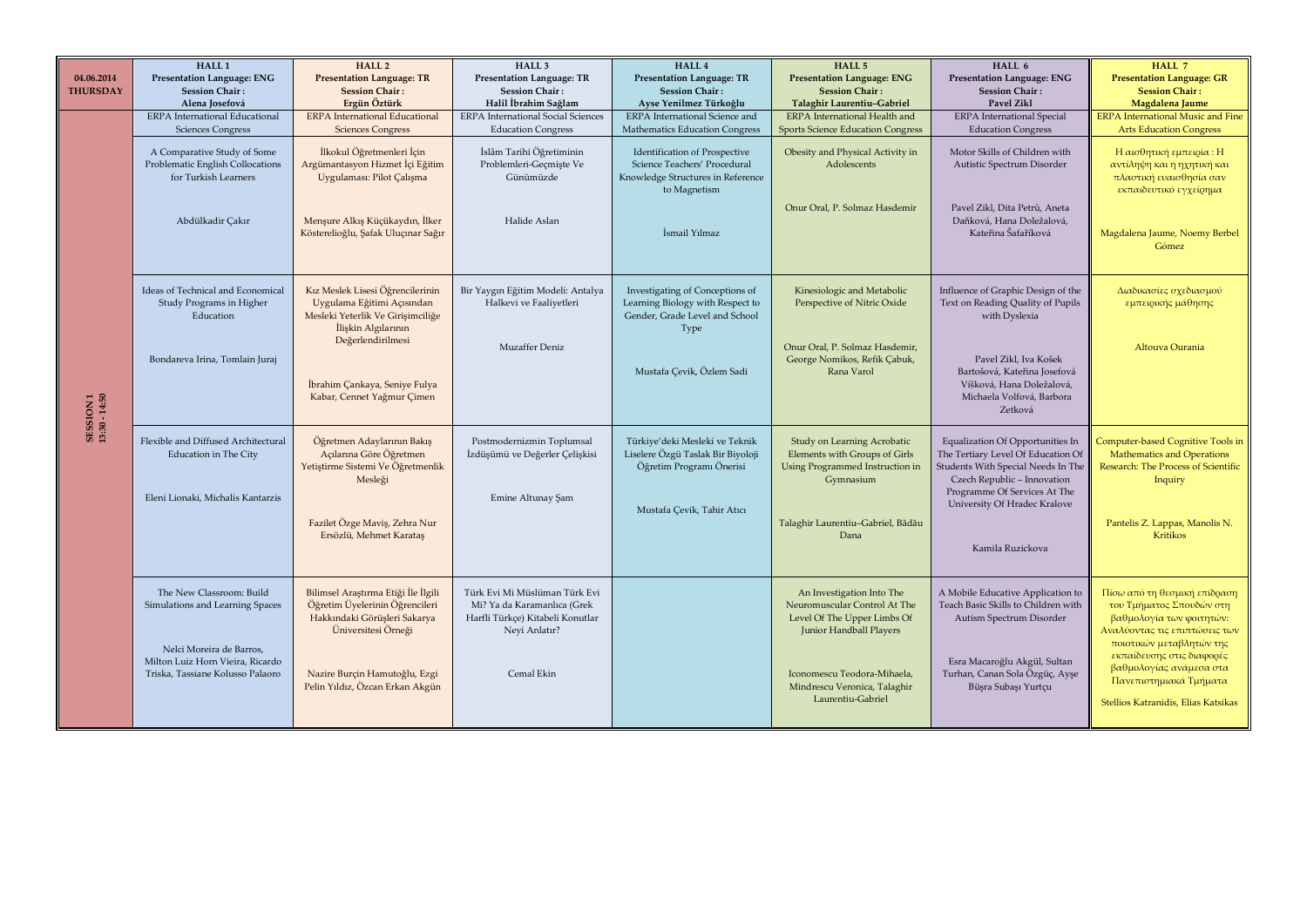| 04.06.2014<br><b>THURSDAY</b> | HALL <sub>1</sub><br><b>Presentation Language: TR</b><br><b>Session Chair:</b><br>Hasan Basri Gündüz   | HALL <sub>2</sub><br><b>Presentation Language: ENG</b><br><b>Session Chair:</b><br><b>Tomlain Juraj</b>                                | HALL <sub>3</sub><br><b>Presentation Language: TR</b><br><b>Session Chair:</b><br><b>Emine Altunay Şam</b> | HALL 4<br><b>Presentation Language: ENG</b><br><b>Session Chair:</b><br>Ali Delice             | HALL <sub>5</sub><br><b>Presentation Language: TR</b><br><b>Session Chair:</b><br><b>Fikret Soyer</b> | HALL 6<br><b>Presentation Language: ENG</b><br><b>Session Chair:</b><br><b>Gabor Kiss</b>                        | HALL 7<br><b>Presentation Language: ENG</b><br><b>Session Chair:</b><br>Amani Badawy                                                 |
|-------------------------------|--------------------------------------------------------------------------------------------------------|----------------------------------------------------------------------------------------------------------------------------------------|------------------------------------------------------------------------------------------------------------|------------------------------------------------------------------------------------------------|-------------------------------------------------------------------------------------------------------|------------------------------------------------------------------------------------------------------------------|--------------------------------------------------------------------------------------------------------------------------------------|
|                               | <b>ERPA</b> International Educational<br><b>Sciences Congress</b>                                      | <b>ERPA</b> International Social Sciences<br><b>Education Congress</b>                                                                 | <b>ERPA</b> International Social Sciences<br><b>Education Congress</b>                                     | ERPA International Science and<br>Mathematics Education Congress                               | ERPA International Health and<br><b>Sports Science Education Congress</b>                             | ERPA International Educational<br><b>Sciences Congress</b>                                                       | <b>ERPA</b> International Language<br><b>Education Congress</b>                                                                      |
|                               | Sınıf ve Türkçe Öğretmenlerinin<br>Tablet Bilgisayar Kullanmaya<br>Yönelik Kaygıları                   | Walking Around the City: A Case<br>Study of Public Art, Public History<br>and Youth                                                    | Ders Kitabı Yazımında Bilimsel<br>İçerik Yeterliliğine İlişkin yanılgılar<br>(Coğrafya dersi Örneği)       | Janssen's Effect in Friction Dynamic<br>of Granular Materials                                  | Beden Eğitimi ve Spor Alanında<br>Öğrenim Gören Öğrencilerin<br>Prososyal Eğilimlerinin İncelenmesi   | The Inmigrants' Associatons At<br>Spanish School: A Intercultural<br><b>Education Proposal</b>                   | Does Training Learners On<br>Language Learning Strategies Have<br>Any Effect On Foreign Language<br>Achievement?                     |
|                               | Ergün Öztürk                                                                                           | W. Bernard (Bill) Lukenbill                                                                                                            | Yeliz Celen                                                                                                | Atirat Maksuwan                                                                                | Kürşat Yusuf Aytaç, Mehmet Kartal                                                                     | Antonio José González-Jiménez,<br>Encarnación Soriano-Ayala                                                      | Nuray Okumuş Ceylan                                                                                                                  |
| SESSION 2<br>16:10-17:30      | Sınıf ve Okul Öncesi<br>Öğretmenlerinin Tablet Bilgisayarla<br>Öğretime Yönelik Özyeterlik<br>Algıları | Reconstructing institutional culture<br>at an historically-white university                                                            | Yerel Medya Çalışanlarının Eğitim<br>Düzeyleri ve Mesleki Yeterlilikleri:<br>Antalya Örneği                | <b>Evaluation Method in Numerical</b><br>Courses with Individual Data                          | Motives and Constraints for Leisure<br><b>Activity Participation among</b><br>Young People in Turkey  | Theoretical Foundations of<br><b>Intercultural Business</b><br>Communication and their Practical<br>Consequences | Semiotics Analysis Of The Play<br><b>Antony And Cleopatra By</b><br>Shakespeare And Evaluation Of Its<br><b>Turkish Translations</b> |
|                               | Mustafa Bektaş                                                                                         | Berte van Wyk                                                                                                                          | Murad Karaduman                                                                                            | Cristina Tomas Perez, Jose Antonio<br>Lanau Alvarez                                            | Bulent Gurbuz, A. Ahmet Dogan,<br>Esra Emir, Sabri Kaya                                               | Marcel Pikhart                                                                                                   | Mesut Kuleli, Sündüz Öztürk Kasar                                                                                                    |
|                               | Akademik Güdülenme Ölçeğinin<br>Spor Lisesi Öğrencileri için Geçerlik<br>ve Güvenirlik Çalışması       | Friend not Foe: The Role of<br>Curriculum Committee in<br>Supporting the Development of<br>Curriculum at Royal Roads                   | Yenilenen Medya Okuryazarlığı<br>Dersi Öğretim Programı Üzerine<br>Bir Değerlendirme                       | Science Education in Early<br>Childhood Classrooms: How<br>Confident are Teacher Candidates?   | Differences in Leisure Constraints<br>and Negotiation Strategies: A<br><b>Turkish Perspective</b>     | Intercultural Linguistics as a New<br>Academic Approach to<br>Communication                                      | Sex Differences in EFL Large Scale<br><b>Assessment of Egyptian Graduates</b>                                                        |
|                               | Fehime Haslofça, Nimet Haşıl<br>Korkmaz                                                                | University<br>Michael G. Young                                                                                                         | Sibel Karaduman                                                                                            | Ayse Yenilmez Türkoğlu                                                                         | Esra Emir, Bülent Gürbüz, Erman<br>Öncü                                                               | Marcel Pikhart                                                                                                   | Amani Badawy                                                                                                                         |
|                               | Relatif Yaşın 8-12 Yaş Türk<br><b>Cocukların Antropometrik ve</b><br>Motorik Özelliklerine Etkisi      | <b>Integration of Sustainable</b><br>Consumption Education in the<br>Malaysian School Curriculum:<br><b>Opportunities and Barriers</b> | Farklı Perpektiflerden Tarih<br>Konularının Algılanması                                                    | Using Scientific Knowledge in<br>Daily Life: How Successful Are<br>Science Teacher Candidates? |                                                                                                       |                                                                                                                  |                                                                                                                                      |
|                               | Ercan Haslofça, Fehime Haslofça,<br>Emine Kutlay                                                       | Yuek-Ming Ho, Mohd Rusli Yacob                                                                                                         | Melek Duman, Meryem Aydın,<br>Filiz Genç Kayol                                                             | Ayse Yenilmez Türkoğlu                                                                         |                                                                                                       |                                                                                                                  |                                                                                                                                      |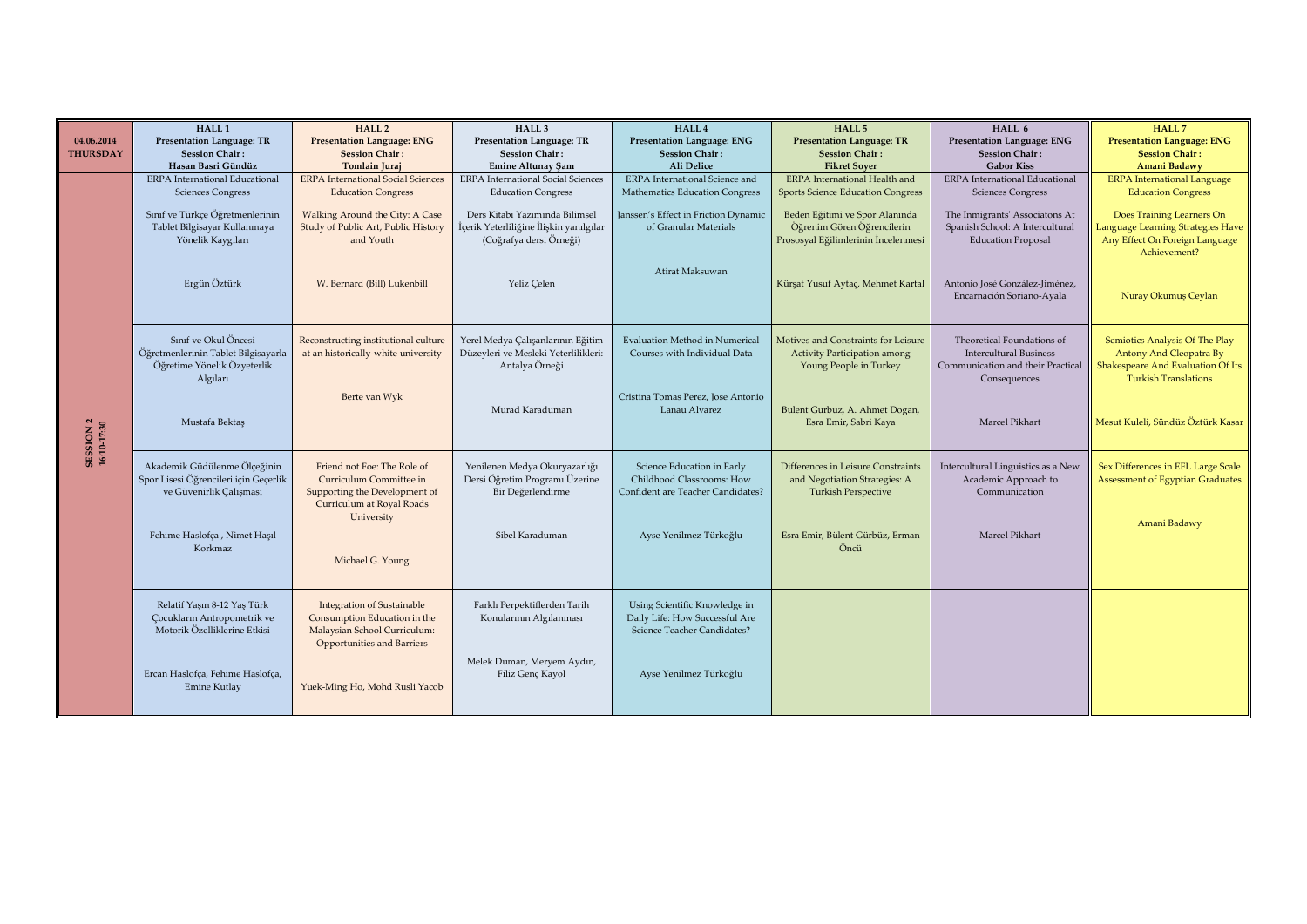| 04.06.2014<br><b>THURSDAY</b> | HALL <sub>1</sub><br><b>Presentation Language: ENG</b><br><b>Session Chair:</b><br>Antonio José González-Jiménez                                                     | <b>HALL2</b><br><b>Presentation Language: ENG</b><br><b>Session Chair:</b><br><b>Marcel Pikhart</b>                                | HALL <sub>3</sub><br><b>Presentation Language: TR</b><br><b>Session Chair:</b><br>Halide Aslan                                                                | HALL 4<br><b>Presentation Language: TR</b><br><b>Session Chair:</b><br>Abdulkadir Tuna                                           | HALL <sub>5</sub><br><b>Presentation Language: ENG</b><br><b>Session Chair:</b><br>Zafer Cimen                                     | HALL 6<br><b>Presentation Language: TR</b><br><b>Session Chair:</b><br>Oya Abacı                                                   | HALL 7<br><b>Presentation Language: TR</b><br><b>Session Chair:</b><br><b>Erman Oncu</b>                                                                 |
|-------------------------------|----------------------------------------------------------------------------------------------------------------------------------------------------------------------|------------------------------------------------------------------------------------------------------------------------------------|---------------------------------------------------------------------------------------------------------------------------------------------------------------|----------------------------------------------------------------------------------------------------------------------------------|------------------------------------------------------------------------------------------------------------------------------------|------------------------------------------------------------------------------------------------------------------------------------|----------------------------------------------------------------------------------------------------------------------------------------------------------|
|                               | <b>ERPA</b> International Educational<br><b>Sciences Congress</b>                                                                                                    | <b>ERPA</b> International Educational<br><b>Sciences Congress</b>                                                                  | <b>ERPA</b> International Social Sciences<br><b>Education Congress</b>                                                                                        | <b>ERPA</b> International Science and<br>Mathematics Education Congress                                                          | <b>ERPA</b> International Health and<br><b>Sports Science Education Congress</b>                                                   | ERPA International Music and Fine<br><b>Arts Education Congress</b>                                                                | <b>ERPA</b> International Health and<br><b>Sports Science Education Congress</b>                                                                         |
|                               | The Impact of Phonological<br>Training In First And Second Grade<br>On The Development Of<br>Phonological Skills In A Diglossic<br>Context - A Cross Sectional Study | <b>Teaching Methods in Primary</b><br>Education from Teacher's Point of<br>View                                                    | Türkçenin Yabancı Dil Olarak<br>.<br>Öğretimi Alanında Hazırlanan Yeni<br>Hitit Ve Lale Kitap Setlerindeki<br>Değerler Eğitimi Üzerine Bir<br><i>inceleme</i> | Fizik Eğitiminde Web Tabanlı Zeki<br>Öğretim Sistemlerin Başarı Ve<br>Kalıcılık Üzerindeki Etkisiyle İlgili<br>Öğrenci Görüsleri | The Effects of Game Activities on<br><b>Stress Levels of Elementary</b><br><b>Students in Turkey</b>                               | Sanat Eğitimi Sisteminin Çağın<br>İhtiyaçları Bağlamında Yenilenmesi                                                               | Taekwondo Hakemlerinin Sahip<br>Olması Gereken Etik İlkelere İlişkin<br>Antrenör Hakem Ve Sporcu<br>Görüşleri                                            |
|                               | Baha Makhool                                                                                                                                                         | Martin Skutil, Klára Havlíčková,<br>Renata Matějíčková                                                                             | Ramazan Cakır, Hasan Aksov                                                                                                                                    | Mustafa Erdemir, Şebnem Kandil<br>İngeç, Abdulkadir Karacı                                                                       | Mensur Pehlivan, Kadir Tiryaki,<br>Korkmaz Yigiter                                                                                 | Lale Altunel                                                                                                                       | Sultan Şahin, Semiyha Tuncel                                                                                                                             |
|                               | The importance of Ethics in the<br>Process of Education in Today<br><b>Globalised Society</b>                                                                        | Exploring the relationship between<br>school principals' burnout situation<br>and life satisfaction                                | Nahçıvan Özerk Cumhuriyeti<br>(Azebaycan) 'nin Yükselti ve Eğim<br>Özelliklerinin CBS ile Analizi                                                             | Fizik Öğretmenliği Öğrencilerinin<br>Ses ile İlgili Zihinsel Modellerinin<br>Farklı Bağlamlarda İncelenmesi                      | A comparative study on self-esteem<br>of German and Turkish students<br>attending School of Physical<br><b>Education and Sport</b> | Türkiye'de "Çocuklarla Sanata<br>Yolculuk" Sloganıyla Filizlenen Bir<br>Sosyal Sorumluluk Projesi: Müzed<br>Cocuk Sanat Atölyeleri | The Students' Point Of Views and<br>Qualifications on Foreign Language<br>at High Schools for Physical<br><b>Education and Sports in</b><br>Universities |
| SESSION 3<br>17:40-19:00      | Alena Josefová                                                                                                                                                       | Turgut Karaköse, İbrahim Kocabaş,<br>Ramazan Yirci, Coskun Esen,<br>Mustafa Çelik                                                  | Cercis İkiel, Nazım Bababeyli                                                                                                                                 | Tuğbanur Dinçer, Özgür Özcan                                                                                                     | Nedim Serhat Yıldırım, Kadir<br>Tiryaki, Korkmaz Yigiter                                                                           | Canan Fidan                                                                                                                        | Filiz Uğur Gündoğan, Murat<br>Özmaden                                                                                                                    |
|                               | Multiculturalism in Current<br>Tourism: Can Tourism and<br>Travelling Help to Improve<br>Tolerance and Understanding?                                                | The study of the relationship<br>between work-family conflict/<br>family-work conflict and perceived<br>burnout of female teachers | Sosyal Yaşamda Piktogramların<br>Göstergebilimsel İşlevi ve Sağlık<br>Alanı İçin Öneriler                                                                     | Three In One: The Model Of<br>Sun-Earth-Moon<br>İbrahim Ünal, İlda Özdemir                                                       | The Effects of Game Activities on<br>Empathy skills of Elementary<br><b>Students in Turkey</b>                                     | Boşluk / Space, Kültürel Kodlar ve<br>Yeni Okumalar<br>Mehmet Ali Müstecaplıoğlu                                                   | Sportif Rekreasyon İşletmelerinde<br>Müsterinin Personelden<br>Memnuniyetini Belirleyen<br>Unsurlara Yönelik Bir Araştırma                               |
|                               | Alena Josefová                                                                                                                                                       | İbrahim Kocabaş, Turgut Karaköse,<br>Ramazan Yirci, Coşkun Esen,<br>Mustafa Çelik                                                  | Bülent Polat, Mustafa Yağbasan                                                                                                                                |                                                                                                                                  | Kadir Tiryaki, Mensur Pehlivan,<br>Korkmaz Yigiter                                                                                 |                                                                                                                                    | Abdulmenaf Korkutata, Muhsin<br>Halis                                                                                                                    |
|                               | Career Barriers Faced By Women<br>Academics: Support for What?                                                                                                       | <b>Classroom Observation as Teaching</b><br>Evaluation Approach: An Attempt<br>to Review the Research Area                         | Öğretmen Adaylarının Özel<br>Günlerdeki Tüketim<br>Alışkanlıklarının İncelenmesi                                                                              | The Effect of the Argumentation<br>Method on Student Success                                                                     | The Psychometric Properties of the<br><b>Basketball Attitude Scale</b>                                                             | Heykel Sanatı Eğitiminde Değişen<br>Malzemeler ve Uygulama<br>Yöntemleri                                                           | Beden Eğitimi Ve Spor<br>Yüksekokulu Öğrencilerinin Sosyal<br>Değer Algılarının Çeşitli<br>Demografik Özellikler Açısından                               |
|                               | Ayşen Bakioğlu, Nilüfer Ülker                                                                                                                                        | Stanislav Michek, Monika<br>Perutková. Marie Brichová                                                                              | Halil İbrahim Sağlam                                                                                                                                          | Hüseyin Polat, Nilay Aydoğan,<br>Fatma Bilge Emre                                                                                | Bulent Gurbuz, Erman Oncu, H.<br>Mehmet Tunckol                                                                                    | Uğur Tankut                                                                                                                        | <i>incelenmesi</i><br>Hande Baba Kaya, Mehmet<br>Demirel, Ersin Eskiler, Fikret Sover                                                                    |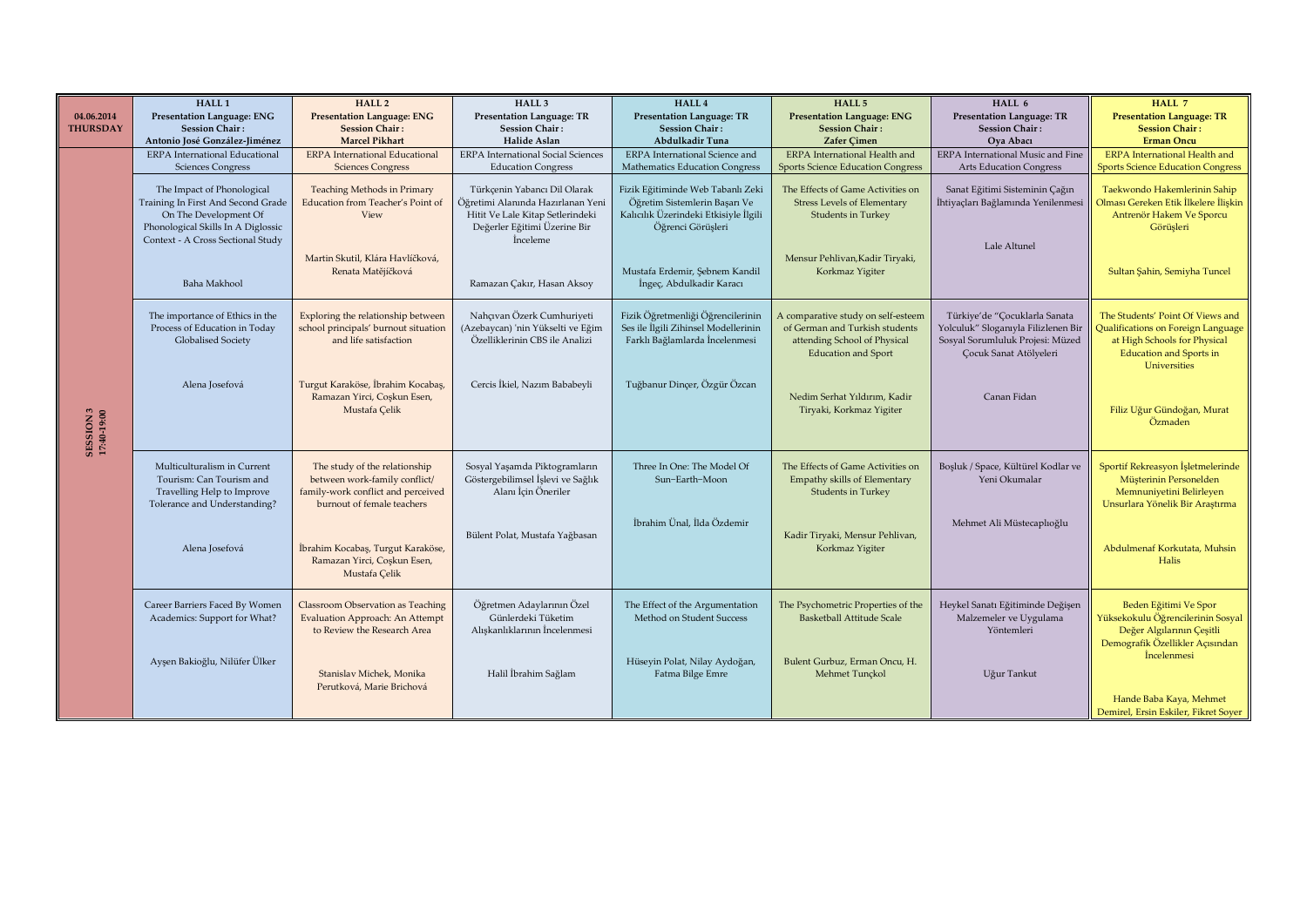| 05.06.2014<br><b>FRIDAY</b> | HALL <sub>1</sub><br><b>Presentation Language: ENG</b><br><b>Session Chair:</b><br>Saranya Boonyuen                                 | <b>HALL 2</b><br><b>Presentation Language: TR</b><br><b>Session Chair:</b><br>Mustafa Bektaş                                  | HALL <sub>3</sub><br>Presentation Language: ENG<br><b>Session Chair:</b><br>Berte van Wyk                                                                                       | HALL <sub>4</sub><br><b>Presentation Language: TR</b><br><b>Session Chair:</b><br>Fatma Gülay Kırbaşlar                    | HALL 5<br><b>Presentation Language: ENG</b><br><b>Session Chair:</b><br><b>Bulent Gurbuz</b>                                              | HALL 6<br><b>Presentation Language: TR</b><br><b>Session Chair:</b><br>Recep Çakır                                                        | HALL 7<br><b>Presentation Language: TR</b><br><b>Session Chair:</b><br><b>Sermin Bilen</b>                     |
|-----------------------------|-------------------------------------------------------------------------------------------------------------------------------------|-------------------------------------------------------------------------------------------------------------------------------|---------------------------------------------------------------------------------------------------------------------------------------------------------------------------------|----------------------------------------------------------------------------------------------------------------------------|-------------------------------------------------------------------------------------------------------------------------------------------|-------------------------------------------------------------------------------------------------------------------------------------------|----------------------------------------------------------------------------------------------------------------|
|                             | <b>ERPA</b> International Educational<br><b>Sciences Congress</b>                                                                   | <b>ERPA</b> International Educational<br><b>Sciences Congress</b>                                                             | <b>ERPA</b> International Social Sciences<br><b>Education Congress</b>                                                                                                          | ERPA International Science and<br><b>Mathematics Education Congress</b>                                                    | <b>ERPA</b> International Health and<br><b>Sports Science Education Congress</b>                                                          | <b>ERPA</b> International Computer<br>Education and Instructional<br><b>Technology Congress</b>                                           | <b>ERPA</b> International Music and<br><b>Fine Arts Education Congress</b>                                     |
|                             | Social Justice: A qualitative and<br>quantitative study of<br>representations of social justice in<br>children of primary education | Lise Öğrencilerinin İnternet<br>Kullanım Alışkanlıkları ve Siber<br>Zorbalığa İlişkin Görüşleri                               | Global Mindset: The need for<br>educating university students for<br>global roles                                                                                               | Science Teacher Candidate's<br>Attitudes towards Information and<br>Communication Technologies                             | <b>Examining Healthy Lifestyle</b><br>Behaviors of Academic Staff<br>Working at a University in Turkey                                    | Mobile Guidance in Touchscreen<br>Era: YARDIM@                                                                                            | Modernizm. Postmodernizm<br>ve Grafik Tasarımda Meslek<br>Etiği                                                |
|                             | Almudena Juanes, Vanesa Sainz,<br>Tatiana García, Antonio<br>Maldonado, Liliana Jacott                                              | Şener Şentürk, Seher Bayat                                                                                                    | Mansour Javidan                                                                                                                                                                 | Gamze Uysal, İrfan Şimşek, Fatma<br>Gülay Kırbaşlar                                                                        | Kadir Tiryaki, Uğur Abakay                                                                                                                | Zerrin Ayvaz Reis, Emre Akadal,<br>Sebnem Ozdemir                                                                                         | Ayşe Derya Kahraman                                                                                            |
|                             | Social Justice Representations of<br>Students and teachers in Spain                                                                 | İngilizce Öğretmenlerinin<br>Biçimlendirici Değerlendirme<br>Algıları                                                         | The Propose of Training Need<br>Analysis and Characteristics for<br>Disadvantage Children's Teachers                                                                            | Ortaokul 6. Sınıf Öğrencilerinin<br>Matematik Dersine Yönelik<br>Tutumlarının Çeşitli Değişkenler<br>Acısından İncelenmesi | The Effects of Anxiety Levels of<br>Physical Education and Sport<br>Teachers on Their Healthy Lifestyle<br>Behaviors                      | Scrach Temelli Oyun Etkinliklerinin<br>Öğrencilerin Bilgisayar<br>Programlama Öğrenmeye Dönük<br>Tutum ve Akademik Başarılarına<br>Etkisi | Sanat Eğitimi ve Öğretmen<br>Adaylarının Resimlerinin<br>İnsanın Sanatsal<br>GelişimiBakımından<br>İncelenmesi |
| SESSION 4<br>09:30-10:50    | Vanesa Sainz, Almudena Juanes,<br>Tatiana García-Vélez, Liliana Jacott,<br>Antonio Maldonado                                        | Şener Şentürk, Ömer Faruk Gökçe                                                                                               | Siriporn Jinanarong, Suwithida<br>Charungkaittikul, Rangsiphan<br>Khaengkhan                                                                                                    | Kerim Karabacak, Subhan Ekşioğlu,<br>Nesibe Karakış                                                                        | Kürşat Karacabey, Ziya Kadiroglu,<br>Aykut Aksu                                                                                           | Özgen Korkmaz                                                                                                                             | Oya Abacı                                                                                                      |
|                             | Comparison of the ICT Literacy<br>Level of the Slovakian and<br>Hungarian Students in the Higher<br>Education                       | Bilgisayar Programlamaya Yönelik<br>Tutumların Çeşitli Değişkenler<br>Acısından İncelenmesi                                   | Essential Competencies Analysis of<br>a Training Model Development for<br>Non-Formal Vocational Teacher<br>under Office of the Non-Formal and<br>Informal Education in Thailand | Öğretmen Adaylarının Bilim-Sözde<br>Bilim Ayrımına Yönelik Görüşleri:<br>Astronomi-Astroloji Örneği                        | Healthy Life Style Habits and<br><b>Physical Activity Consciousness</b><br>Levels of the Students of Ankara<br><b>University Colleges</b> | Artırılmış Gerçeklik Teknolojisi ile<br>İngilizce Kelime Öğretiminin<br>Öğrenci Performansına Etkisi                                      | Sanat Eğitiminin Mücevher<br>Tasarımı Üzerine Etkisi                                                           |
|                             | Gabor Kiss, Zuzana Arki                                                                                                             | Abdulkadir Karacı                                                                                                             | Piyanan Chayanopparat, Suwithida<br>Charungkaittikul, Archanya<br>Ratana-Ubol                                                                                                   | Tutku Yalçınkaya, Hikmet Sürmeli                                                                                           | Fehmi Tuncel, Semiyha Tuncel,<br>Sevde Mavi Var, Hidayet Suha<br>Yuksel                                                                   | Recep Çakır, Sabri Serkan Tan                                                                                                             | Çimen Bayburtlu, Leyla<br>Ulusman                                                                              |
|                             | A comparison of the mechanical<br>engineering and safety engineering<br>student's ICT attitudes at the<br>Obuda University          | Cin Eğitim Sisteminin ve<br>Reformlarının İncelenmesi ve Türk<br>Eğitim Sistemi Açısından<br>Uygulanabilirliğinin İrdelenmesi | An Evaluation on the Analysis of<br>Communication Faculties and<br>Education System Compliance with<br>New Communication Technologies<br>in Turkey                              | The Effect of 5e Model on<br>Elimination of Misconceptions on<br>the Subject of Trigonometry                               | Leisure Benefit Scale: A Study of<br>Validity and Reliability for Adults<br>Beyza Merve Akgül, Ezgi Ertüzün                               | Vocational School Students<br>"Attitudes Toward Computer<br>Technology                                                                    | Grafik Ve Görsel Sanatlar<br>Öğretmen Adaylarının<br>Öğretmenlik Uygulaması<br>Dersine Yönelik Görüsleri       |
|                             | <b>Gabor Kiss</b>                                                                                                                   | Dilek Şahin                                                                                                                   | Barış Bulunmaz                                                                                                                                                                  | Abdulkadir Tuna, Ahmet Kaçar                                                                                               |                                                                                                                                           | Demet Öznaz, Nuran Akyurt,<br>Nuriye İşgören, Murat Balıkçı                                                                               | Cihan Canbolat                                                                                                 |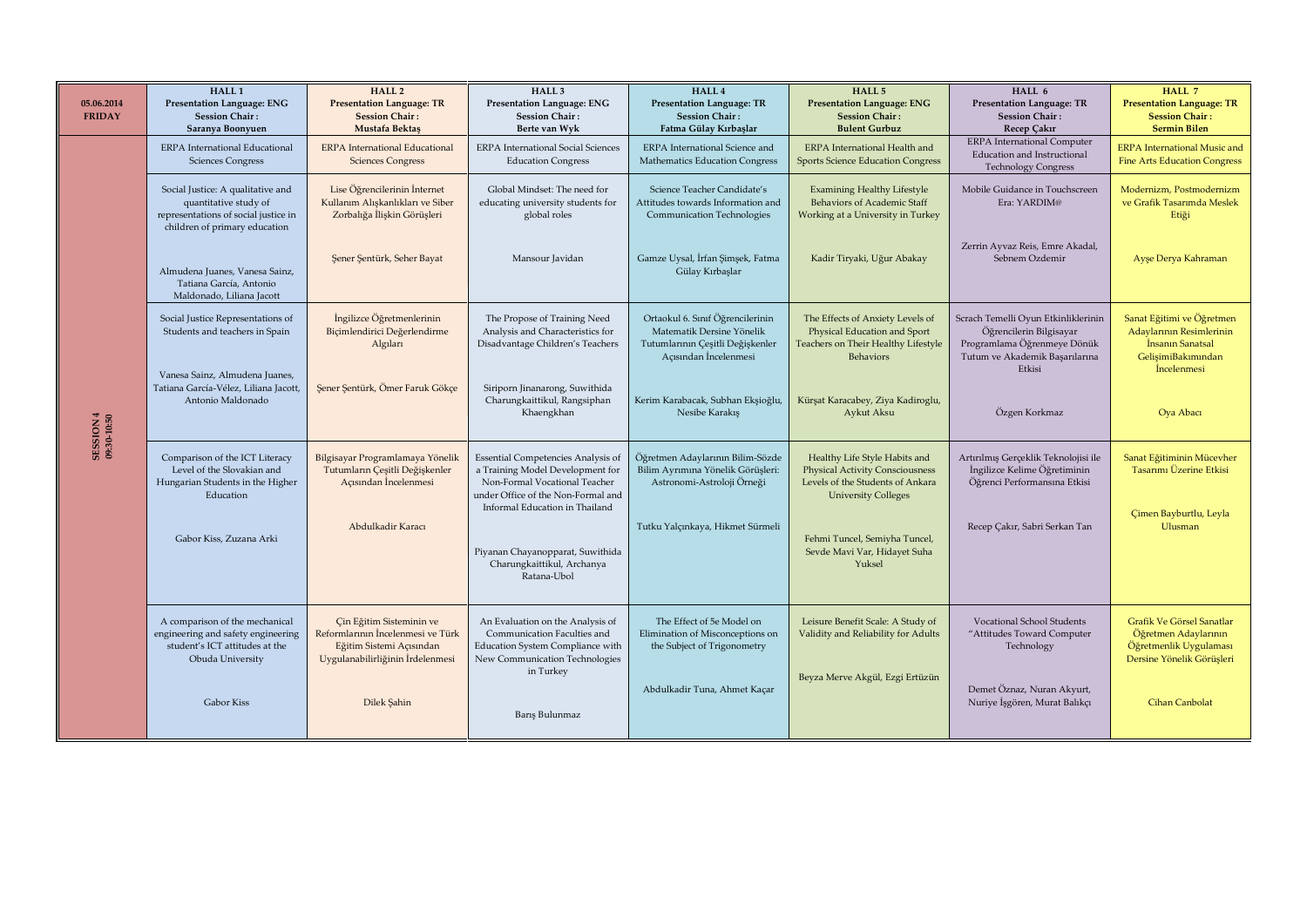| 05.06.2014<br><b>FRIDAY</b> | HALL <sub>1</sub><br><b>Presentation Language: ENG</b><br><b>Session Chair:</b><br><b>Baha Makhool</b>                                                                                                                                   | <b>HALL 2</b><br><b>Presentation Language: ENG</b><br><b>Session Chair:</b><br>Nektaria Palaiologou                                                                                                                      | HALL <sub>3</sub><br><b>Presentation Language: TR</b><br><b>Session Chair:</b><br>Mustafa Çanakçıoğlu                                                                   | HALL 4<br><b>Presentation Language: TR</b><br><b>Session Chair:</b><br>Abdulkadir Tuna                                                                                                                                         | HALL <sub>5</sub><br><b>Presentation Language: ENG</b><br><b>Session Chair:</b><br>Korkmaz Yigiter                                                                                    | HALL 6<br><b>Presentation Language: TR</b><br><b>Session Chair:</b><br>Veli Erdinç Ören                                                                                                                          | HALL 7<br><b>Presentation Language: TR</b><br><b>Session Chair:</b><br>Fidan Özbey                                                                                                                               |
|-----------------------------|------------------------------------------------------------------------------------------------------------------------------------------------------------------------------------------------------------------------------------------|--------------------------------------------------------------------------------------------------------------------------------------------------------------------------------------------------------------------------|-------------------------------------------------------------------------------------------------------------------------------------------------------------------------|--------------------------------------------------------------------------------------------------------------------------------------------------------------------------------------------------------------------------------|---------------------------------------------------------------------------------------------------------------------------------------------------------------------------------------|------------------------------------------------------------------------------------------------------------------------------------------------------------------------------------------------------------------|------------------------------------------------------------------------------------------------------------------------------------------------------------------------------------------------------------------|
|                             | ERPA International Educational<br><b>Sciences Congress</b>                                                                                                                                                                               | <b>ERPA</b> International Social Sciences<br><b>Education Congress</b>                                                                                                                                                   | <b>ERPA</b> International Social Sciences<br><b>Education Congress</b>                                                                                                  | ERPA International Science and<br>Mathematics Education Congress                                                                                                                                                               | ERPA International Health and<br><b>Sports Science Education Congress</b>                                                                                                             | <b>ERPA</b> International Educational<br><b>Sciences Congress</b>                                                                                                                                                | <b>ERPA</b> International Special<br><b>Education Congress</b>                                                                                                                                                   |
| SESSION 5<br>13:30-14:50    | <b>Integrating Transformative</b><br>Learning and Action Learning<br>Approaches to Enhance Ethical<br>Leadership for Supervisors in Hotel<br><b>Business</b><br>Saranya Boonyuen, Suwithida<br>Charungkaittikul, Archanya<br>Ratana-ubol | Rethinking About the Training<br>Activities of Differentiated<br>Learning: The Voice of an Educator<br>Nektaria Palaiologou, Catherine<br>Dimitriadou                                                                    | Ortaokul 7. Sınıf Sosyal Bilgiler<br>Dersinde Kullanılan Hikâye<br>Anlatım Yönteminin Akademik<br>Basarıya Etkisi<br>Güzide Öner                                        | Impact of Virtual Chemistry<br>Laboratory Instruction on Pre-<br>Service Science Teachers' Scientific<br><b>Process Skills</b><br>Ayfer Mutlu, Burçin Acar Şeşen                                                               | The use of multimedia tools for<br>improving movement notion and<br>increasing the efficiency of motor<br>learning in skiing<br>Ivan Ruzicka, Jana Milova                             | İlkokul Dördüncü Sınıf<br>Öğrencilerinin Okuduğu Anlama<br>Başarı Düzeyleri Ve Okuma Yönelik<br>Tutumlarının İncelenmesi<br>Seher Bayat, Demet Kara                                                              | Üstün Zekâlı ve Yetenekli<br>Öğrencilerin Matematik<br>Tutumları ve Akademik Benlik<br>Durumlarının İncelenmesi<br>Yasemin Deringöl                                                                              |
|                             | Conceptions of teachers in training<br>about the ontology of physics<br>concepts<br>Mustapha Oldache, Mohamed<br>Khadraoui, Chams-Eddine Khiari                                                                                          | <b>Building Intercultural Bridges</b><br>through TV Serials<br>Nektaria Palaiologou, Gialamas<br>Vassilis                                                                                                                | Awareness Research: Do We Know<br>The New Generation Students?<br>Zerrin Ayvaz Reis, Sebnem<br>Ozdemir, Emre Akadal                                                     | <b>Inquiry Based Chemistry</b><br>Laboratory Activities in Real and<br>Virtual Environment: Pre-Service<br>Science Teachers' Attitude toward<br>Chemistry Lesson and Chemistry<br>Laboratory<br>Ayfer Mutlu, Burçin Acar Şeşen | <b>Effect of Different Passing Training</b><br>Methods on Forearm And<br>Reception Passing Techniques In<br>Males Volleyball Players<br>Muhammed Emin Kafkas,<br>Armağan Şahin Kafkas | Öğretmen Adaylarının Yaşam Boyu<br>Öğrenme Eğilimleri Ve Teknoloji İle<br>Öz Yönelimli Öğrenme Arasındaki<br><i>Iliski</i><br>Mehmet Barış Horzum, Perihan<br>Tutar, Duygu Gür Erdoğan                           | Üniversite Öğrencilerinin<br>Yetersizliği Olan Bireylere<br>Yönelik Tutumları<br>Nadire Ferah Yavuz, Asya<br>Çetin, Arzu Özyürek                                                                                 |
|                             | The Effects of Peer Supervision as<br>an Alternative Method of<br>Supervision on Career<br>Development of Teachers of English<br>at Secondary Schools<br>Erdoğan Akar, Hasan Basri Gündüz                                                | The Study of 'Out-of-School'<br>Children and Youth Situations for<br>Developing a Lifelong Education<br>Model for 'Out-of-School' Children<br>and Youth<br>Pattra Vayachuta, Archanya<br>Ratana-Ubol, Weerachat Soopanyo | Pedagojik Formasyon Eğitimi Alan<br>Coğrafya Öğretmen Adaylarının<br>Öğretmenlik Mesleğine Yönelik<br>Tutumları ve Alan Bilgi Düzeyleri<br>Yurdal Dikmenli, Taner Çifçi | Üniversite Öğrencilerine Yönelik<br>Bir Matematik Kazanım Ölçeği<br>Gelistirilmesi<br>Mahir Biber, Neş'e Başer                                                                                                                 | The Effects of Based on Hamstring<br><b>Exercises on Several Angular</b><br>Velocities Bilateral Knee Muscle<br>Strength<br>Muhammed Emin Kafkas,<br>Armağan Şahin Kafkas             | Okuma ve Hikâye Anlatımına<br>Dayalı Dilde Yeterlilik Kazanımı<br>Metodu<br>Hilal İlhan, Duygu Gür Erdoğan,<br>Ömer Faruk Tutkun                                                                                 | Üstün Yetenekli Olarak Aday<br>Gösterilen Çocukların Benlik<br>Algıları İle Ebeveyn Tutumları<br>arasındaki İlişkinin<br><i>incelenmesi</i><br>Arzu Özyürek, N. Ferah<br>Yavuz, Asya Çetin, Mustafa<br>Adıbatmaz |
|                             |                                                                                                                                                                                                                                          | The Study of Green Living family in<br>Thailand<br>Yuranun Tamkarn, Suwithida<br>Charungkaittikul, Kiatiwan<br>Amatyakul                                                                                                 | Tarih Dersi Öğretiminde Kullanılan<br>"Drama Tekniği" Yönteminin<br>Öğrencilerin Akademik Başarılarına<br>Etkisi<br>Rezzan Akçatepe                                     | 6., 7. ve 8. Sinif Fen Ders<br>Kitaplarında Yer Alan Ünite Sonu<br>Değerlendirme Sorularının<br>Yenilenmiş Bloom Taksonomisine<br>Göre Incelenmesi<br>Behiye Bezir Akçay, Seda Usta<br>Gezer                                   | Reasons of Preference on Volleyball<br>Branch of 18-32 Years Old Male<br>Handball Team Players<br>Sevda Bağır, Arzu Altıntığ                                                          | Sonlu Elemanlar Yöntemiyle,<br>Deformasyon Ve Stabilite Analizleri<br>Gerçekleştiren Ve Geoteknik<br>Problemleri Çözümleyen Plaxis<br>Programının, Heyelan Üzerinde<br>İncelenmesi<br>Semiha Gökcan, Mümin Filiz | Şemaya Dayalı Müdahalenin<br>Hafif Düzeyde Zihinsel Engelli<br>Öğrencilerin Matematikte<br>Sözlü Problem Çözme<br><b>Becerilerine Etkisi</b><br>Selma Tufan, Çığıl Aykut                                         |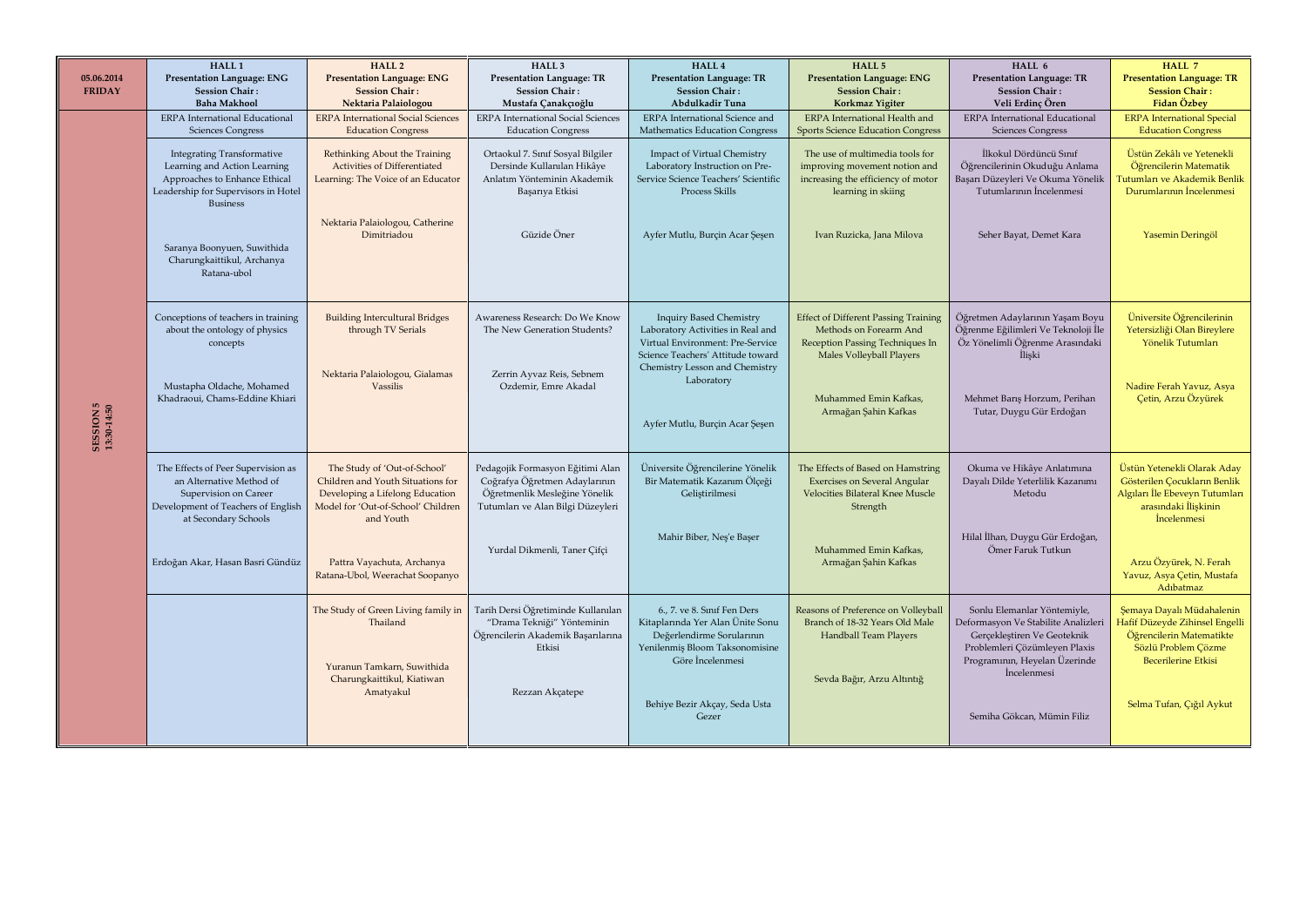| 05.06.2014<br><b>FRIDAY</b> | HALL <sub>1</sub><br><b>Presentation Language: TR</b><br><b>Session Chair:</b><br>Ömer Faruk Tutkun                         | <b>HALL 2</b><br><b>Presentation Language: ENG</b><br><b>Session Chair:</b><br>Mansour Javidan                            | HALL <sub>3</sub><br><b>Presentation Language: ENG</b><br><b>Session Chair:</b><br>Burçin Acar Şeşen    | HALL 4<br><b>Presentation Language: TR</b><br><b>Session Chair:</b><br><b>Seher Bayat</b>                               | HALL 5<br><b>Presentation Language: TR</b><br><b>Session Chair:</b><br>Kürşat Karacabey          | HALL 6<br>Presentation Language: ENG<br><b>Session Chair:</b><br>Firdevs Karahan                  | HALL 7<br><b>Presentation Language: TR</b><br><b>Session Chair:</b><br>Hüseyin Kırımoğlu                                                             |
|-----------------------------|-----------------------------------------------------------------------------------------------------------------------------|---------------------------------------------------------------------------------------------------------------------------|---------------------------------------------------------------------------------------------------------|-------------------------------------------------------------------------------------------------------------------------|--------------------------------------------------------------------------------------------------|---------------------------------------------------------------------------------------------------|------------------------------------------------------------------------------------------------------------------------------------------------------|
|                             | <b>ERPA</b> International Educational<br><b>Sciences Congress</b>                                                           | <b>ERPA</b> International Social Sciences<br><b>Education Congress</b>                                                    | ERPA International Science and<br>Mathematics Education Congress                                        | <b>ERPA</b> International Educational<br><b>Sciences Congress</b>                                                       | ERPA International Health and<br><b>Sports Science Education Congress</b>                        | <b>ERPA</b> International Language<br><b>Education Congress</b>                                   | <b>ERPA</b> International Health and<br><b>Sports Science Education</b><br>Congress                                                                  |
|                             | Ortaokul Öğrencilerinin Problem<br>Çözme Becerilerine Yönelik Algı<br>Düzeylerinin Bazı Değişkenlere<br>Göre Incelenmesi    | <b>University Economists Training</b><br><b>Under Global Educational</b><br>Environment: Challenges and<br>Perspectives   | Examples for Groups in Abstract<br>Albebra Books                                                        | Öğretmenlerin Psikolojik<br>Sermayeleri ile Öz Liderlik<br>Düzeyleri Arasındaki İlişki                                  | Üniversite Öğrencilerindeki Mizah<br>Tarzları İle Utangaçlık Arasındaki<br>İliskinin İncelenmesi | Constructive Approach to Learning<br>English                                                      | Investigation of the<br>Relationship between the<br><b>Success Motivation and Goal</b><br>Orientation with the                                       |
|                             | Güneş Yavuz, Yasemin Deringöl,<br>Çiğdem Arslan                                                                             | Nailya Bagautdinova, Yuliya<br>Gorelova                                                                                   | Fulya Kula                                                                                              | Aynur Bozkurt Bostancı, Cennet<br>Yağmur Çimen, Seniye Fulya Kabar                                                      | Ersin Eskiler, Nurullah Çelik,<br>Turhan Toros, Mehmet Demirel,<br><b>Fikret Soyer</b>           | Kamala Aliyeva                                                                                    | <b>Perception Motivational</b><br><b>Climate in Athletes</b><br>Yusuf Can, Kerimhan Kaynak,                                                          |
|                             | Determination Of Acquisitions,<br>Learning And Measurement-<br>Assessment Tools For Teaching<br><b>Practice Course</b>      | Metacognitive awareness of TOEFL<br>reading comprehension strategies.                                                     | Matematik Öğretiminde Yaratıcı<br>Drama Yöntemi Üzerine Bir<br>Değerlendirme                            | Öğretmen Adaylarının Sosyal<br>Beceri Düzeylerinin Çeşitli<br>Değişkenler Açısından İncelenmesi                         | Basketbol Antrenörlerinde<br>Duygusal Zeka Ve Yaşam Doyumu<br>İliskisi                           | Secondary School English Language<br>Teachers' Frequently Used<br>Corrective Feedback Preferences | Mustafa Erol, Sabri Can Metin<br>Investigation of the<br>Relationship between of<br><b>Perceived Stress Level of</b><br><b>Positive and Negative</b> |
| SESSION 6<br>15:00-16:20    | Özlem Canan Güngören, Özcan<br>Erkan Akgün, Mübin Kıyıcı,<br>Mehmet Barış Horzum, Nazire<br>Burçin Hamutoğlu, İbrahim Duman | Yuliya Gorelova                                                                                                           | Esen Ersoy, Mahir Biber                                                                                 | Numan Bulut, Fatih Camadan,<br>Ahmet Duysak                                                                             | Fikret Soyer, Turhan Toros, Jerono<br>P. Rotich, Hande Baba Kaya                                 | Fazilet Özge Maviş                                                                                | <b>Emotionality in Athletes</b><br>Yusuf Can, Mehmet Dallı,<br>Özlem Kırandı, Sabri Can<br>Metin                                                     |
|                             | Öğrencilerin Eğitim Kalitesini<br>Değerlendirme Ölçeği (ÖEKDÖ):<br>Gecerlik ve Güvenirlik Calısması                         | A Learning Process that leads to<br>Authentic Self-esteem of Male<br>Violent Juvenile Delinquents: A<br>Qualitative Study | Öğretmen Adaylarının Yaratıcı<br>Drama Yöntemine Ait Tutum Ve<br>Kaygıları                              | Coaching as a Performance<br>Improvement Tool at School                                                                 | Aktif Sporcuların Yumuşak Doku<br>ve Spor Yaralanmalarının<br>Rehabilitasyonu ve Önlenmesi       | An exploration of pre-service<br>teachers' attributions in English                                | Relationship between Athletic<br>Performance and Self-<br><b>Sufficiency in Football Players</b>                                                     |
|                             | Serhat Arslan, Zeynep Demirtaş,<br>Duygu Gür Erdoğan, Besra Yılmaz,<br>Muhammed Kazem                                       | Metasit Meesuaisint, Wirathep<br>Pathumcharoenwattana, Pannee<br>Boonprakob                                               | Esen Ersoy, Belgin Bal İncebacak                                                                        | Ramazan Yirci, Turgut Karaköse,<br>İbrahim Kocabaş                                                                      | Nedim Kurtiç, Fikret Soyer, Fikret<br>Ramazanoğlu, İhsan Sarı                                    | Cevdet Yılmaz                                                                                     | Mehmet Bayansalduz, Olcay<br>Mülazımoğlu, Feyzullah Koca,<br>Abdurrahman Boyacı, Tolga<br>Altuğ                                                      |
|                             | Türk Eğitim Sisteminde Personel<br>Geliştirme Uygulamaları                                                                  | Labour Market Mismatches and<br>Vocational Training In Turkey                                                             | Investigation Of Physics Thought<br>Experiments' Effects On Students'<br>Logical Problem Solving Skills | Ön Lisans Seviyesinde Turizm ve<br>Otel İşletmeciliği Programlarının<br>Ders Planlarının İncelenmesi:<br>Türkiye Örneği | Voleybolcularda Duygusal Zeka Ve<br>Yasam Doyumu İliskisi                                        | The Influence of Sophisticated<br>Technological Tools on College<br>Students' Writing             | Relationship between Athletic<br>Performance and Perception of<br>Athletic Identity in<br><b>Football Players</b>                                    |
|                             | Tuncay Yavuz Özdemir                                                                                                        | Olcay Besnili Memiş                                                                                                       | Elif İnce, Yavuz Acar, Mümin<br>Atakan                                                                  | Veli Erdinç Ören, Tuba Şahin                                                                                            | Zülbiye Kaçay, Turhan Toros, Fikret<br>Soyer, Hande Baba Kaya                                    | Mahmoud Qudah, Amani<br>Alhusban                                                                  | Mehmet Bayansalduz, Yakup<br>Afyon, Burcin Ölçücü,<br>Abdurrahman Boyacı, Faruk<br>Albay                                                             |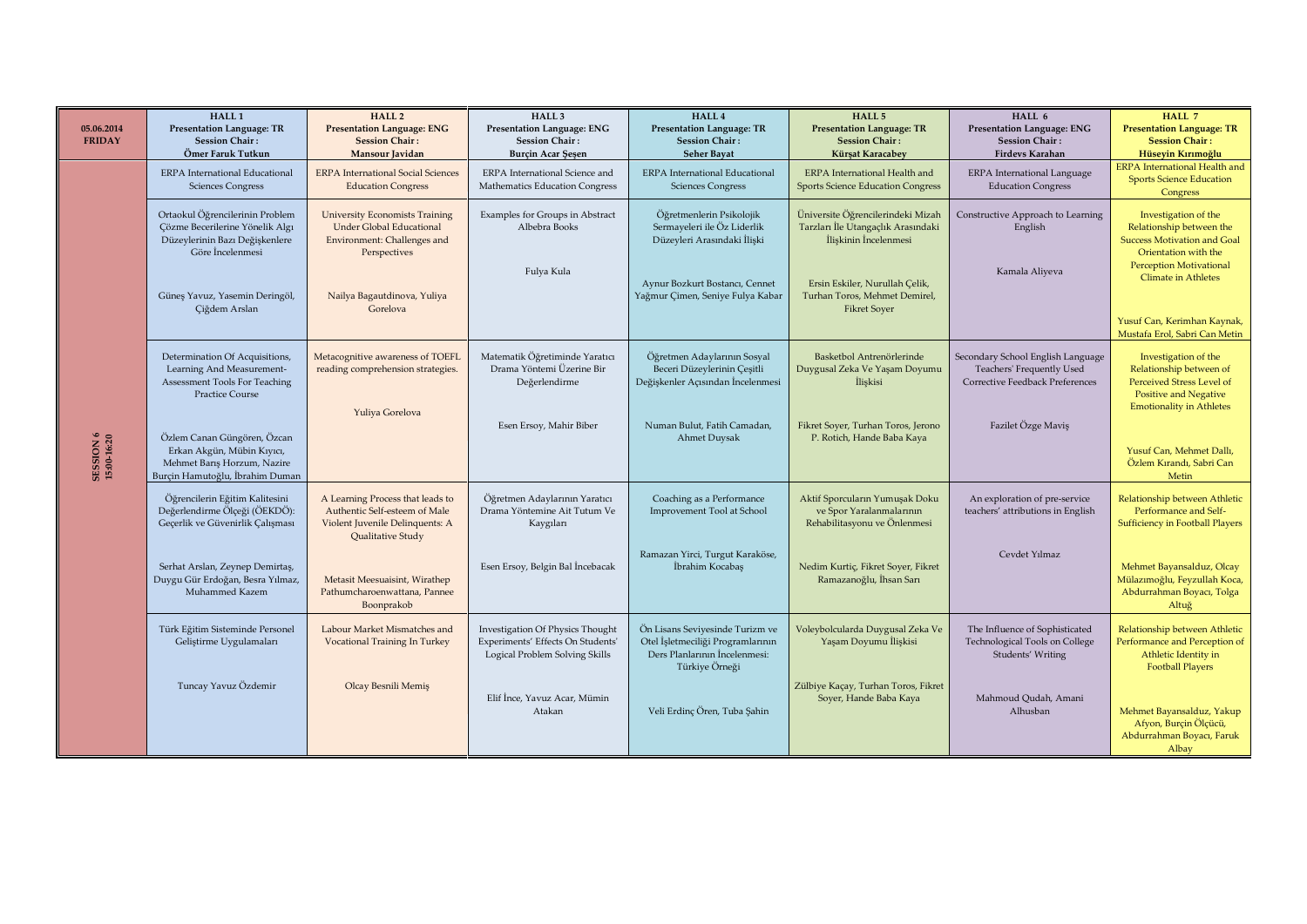| 05.06.2014<br><b>FRIDAY</b> | HALL <sub>1</sub><br><b>Presentation Language: TR</b><br><b>Session Chair:</b><br>Duygu Gür Erdoğan               | <b>HALL 2</b><br><b>Presentation Language: ENG</b><br><b>Session Chair:</b><br>Yuliya Gorelova                       | HALL <sub>3</sub><br>Presentation Language: ENG<br><b>Session Chair:</b><br><b>Mahir Biber</b>                           | HALL 4<br><b>Presentation Language: TR</b><br><b>Session Chair:</b><br>Zerrin Ayvaz Reis                        | HALL 5<br><b>Presentation Language: TR</b><br><b>Session Chair:</b><br><b>Yusuf Can</b>                                                                                 | HALL 6<br>Presentation Language: ENG<br><b>Session Chair:</b><br>Hicran Özalp                                                                                            | HALL 7<br><b>Presentation Language: TR</b><br><b>Session Chair:</b><br><b>Eran Masal</b>                                                        |
|-----------------------------|-------------------------------------------------------------------------------------------------------------------|----------------------------------------------------------------------------------------------------------------------|--------------------------------------------------------------------------------------------------------------------------|-----------------------------------------------------------------------------------------------------------------|-------------------------------------------------------------------------------------------------------------------------------------------------------------------------|--------------------------------------------------------------------------------------------------------------------------------------------------------------------------|-------------------------------------------------------------------------------------------------------------------------------------------------|
|                             | <b>ERPA</b> International Educational<br><b>Sciences Congress</b>                                                 | <b>ERPA</b> International Social Sciences<br><b>Education Congress</b>                                               | ERPA International Science and<br>Mathematics Education Congress                                                         | <b>ERPA</b> International Social Sciences<br><b>Education Congress</b>                                          | ERPA International Health and<br><b>Sports Science Education Congress</b>                                                                                               | ERPA International Music and Fine<br><b>Arts Education Congress</b>                                                                                                      | <b>ERPA</b> International Sciences<br>and Mathematics Congress                                                                                  |
|                             | Kimdir Akademisyen? Düşünsel<br>Dürüstlük<br>Ogün Ürek                                                            | Assessing the Reliability and<br>Validity of A Shorter Version of<br>RIASEC: A Multi-Trait Multi-<br>Method Approach | University Students' Success in<br>Derivative Concept<br>Fulya Kula                                                      | Sosyal Bilgiler Öğretmenleri<br>Derslerini İşlerken Nasıl ve Ne<br>Kadar Soru Soruyorlar?                       | <b>Examination of Physical Activity</b><br>Environment (Indoor-Outdoor) in<br>Preschools                                                                                | Assessment of Creativity Supported<br>Learning Environment for Major<br>Instrument Lesson: A Case Study of<br>Buca Faculty of Education<br>Department of Music Education | Fen Bilgisi Öğretmen<br>Adaylarının Sera Etkisine<br>Yönelik Görüşlerinin<br><i>incelenmesi</i>                                                 |
|                             |                                                                                                                   | Bilge Erkok, Ahmet Suerdem                                                                                           |                                                                                                                          | Güneş Kılınç, Hüseyin Çalışkan                                                                                  | Ayşe Çobanoğlu, Esra Ünlüer,<br>Hande Usbaş                                                                                                                             | Aslı Kaya, Sermin Bilen                                                                                                                                                  | Ayşe Nesibe Köklükaya, Ezgi<br>Güven Yıldırım, Mahmut Selvi                                                                                     |
|                             | Meslekte Deneyimli Öğretmenlerin<br>Sınıf Yönetimine Yönelik<br>Anlayışlarındaki Değişimlere İlişkin<br>Görüsleri | The Analysis of Characteristics and<br>Factors of Lifelong Learner in Thai<br>Social Context                         | Understanding Levels of<br>Prospective Science Teachers about<br>Solar System, Milky Way and<br>Universe                 | Turkish Accounting Standard (TAS)<br>23 Borrowing Costs                                                         | The Effect Of Physical Education &<br>Sports Program On The Positive<br><b>Growth And Coping Strategies Of</b><br>The Children With Mental<br>Retardation               | The Effect of the Creative Dance on<br>the Analysis of Fugue                                                                                                             | Işık Kirliliğine Yönelik Fen<br>Bilgisi Öğretmen Adaylarının<br>Algıları                                                                        |
|                             | Dilara Çaycı, Alpay Ersözlü                                                                                       | Choosak Ueangchokchai, Archanya<br>Ratana-Ubol, Suwithida<br>Charungkaittikul                                        | Ahmet Ünal, Mehmet Altan<br>Kurnaz, Zekeriya Yerlikaya                                                                   | Sevgi Aydın, Mustafa Çanakçıoğlu,<br>Ferhan Emir Tuncay                                                         | Hüseyin Kırımoğlu, Gülsen<br>Fılazoglu Cokluk, Levent İlhan<br>Ekrem, Ayşegül Şükran Öz                                                                                 | Peyruze Rana Şimşek, Sermin Bilen                                                                                                                                        | Ayşe Nesibe Köklükaya, Ezgi<br>Güven Yıldırım                                                                                                   |
| SESSION 7<br>16:30-17:50    | Türkiye'de Kız ve Erkek<br>Çocuklarında Eğitimin<br>Sürdürülebilirliği: Ekonometrik Bir<br>Yaklaşım               | <b>Learning Process For Creating</b><br><b>Community Identity</b><br>Kulthida Ratanakosol, Wiratep                   | The Common Strengths and<br><b>Weaknesses of Preservice Science</b><br>Teachers in Microteaching                         | Bilim Kurgu Filmlerinin 10. Sınıf<br>Öğrencilerinin Coğrafya Dersine<br>Yönelik Tutumlarına Etkisi              | Eğitim Fakültesi Öğrencileri İle<br>Beden Eğitimi Spor Öğretmenliği<br>Öğrencilerinin Atılganlık Düzeyleri<br>İle Temel Psikolojik İhtiyaçlarının<br><i>incelenmesi</i> | The Archetypal Language of<br>Dramatic Art as a Vehicle towards<br>Self-Awareness and<br>Multiculturalism through the<br>Totality of Emotion and the                     | Matematik Öğretmeni<br>Adaylarının Lineer Cebir<br>Kavramlarında Sergiledikleri<br>Performanslarının<br>Matematiksel Düşünme                    |
|                             | Hamdi Emeç, Arzu Kökcen<br>Eryavuz                                                                                | Pathumcharoenwattana, Pan<br>Kimpee                                                                                  | Volkan Atasoy, Jale Çakıroğlu                                                                                            | Sezer Köse Biber, Arif Kubaş                                                                                    | Hüseyin Kırımoğlu, Fikret Soyer,<br>M. Çağrı Çetin, İhsan Sarı, Erdi                                                                                                    | Pleasure of Action in Education -<br>Innovatory Pedagogic and<br>Aesthetic Approaches and Practices                                                                      | Yapıları Bağlamında<br><i>incelenmesi</i>                                                                                                       |
|                             |                                                                                                                   |                                                                                                                      |                                                                                                                          |                                                                                                                 | Kaya, Mahmut Gülle                                                                                                                                                      | Katerina Karamitrou                                                                                                                                                      | Ali Delice, Deniz Kardeş<br>Birinci                                                                                                             |
|                             | Sınıf Öğretmenlerinin Epistemolojik<br>İnanclarının İncelenmesi<br>Gülen Vural, Osman Göde, Fatih                 | Components of a Learning Model<br>Relate To Promote Health for At-<br><b>Risk People of Lifestyle Diseases</b>       | Thermal Conductivity in Soil by<br>Infinite Resistance Grid 3-D Model:<br><b>Environmental Science Education</b><br>Case | Türkiye'de Çırak ve Stajyerlerin İş<br>Kazası ve Meslek Hastalıkları<br>Açısından Çalışma Yaşamındaki<br>Durumu | Spastik Tip Serebral Paralizi<br>Çocuklarda Esneklik ve Oyun<br>Çalışmalarının Alt Ekstremite<br>Eklem Hareket Açıklığı Üzerine<br>Etkileri                             | Kaynaşık ve Ardışık Modelde<br>Yetistirilen Müzik Öğretmeni<br>Adaylarının Öz Yeterlik İnançları<br>ve Mesleğe Yönelik Tutumlarının<br>Farklı Değişkenlere Göre          | Türkiye'de Nitel Araştırmayı<br>Benimseyen Lisansüstü<br>Matematik Eğitimi Tezlerinde<br>Yöntem İncelenmesi: Kavram<br>ve Terminolojik Yaklaşım |
|                             | Hazar, Gürkan Akyol                                                                                               | Premwadee Sarisheewin,<br>Manaswas Kovitaya, Archanya<br>Rattana-Ubol                                                | Arpapong Changjan, Nuttakorn<br>Intaravicha                                                                              | Dilek Eser                                                                                                      | Atike Yılmaz, Malik Beyleroğlu,<br>Muhsin Hazar, Hüseyin Kırımoğlu,<br>Uğur Şentürk                                                                                     | İncelenmesi ve Tutumlarının<br>Özyeterlik Üzerine Etkisinin<br>Belirlenmesi                                                                                              | Esin Zelal Yazıcı, Özkan<br>Ergene, Ali Delice                                                                                                  |
|                             |                                                                                                                   |                                                                                                                      |                                                                                                                          |                                                                                                                 |                                                                                                                                                                         | Şaban Berk, Yalçın Yıldız                                                                                                                                                |                                                                                                                                                 |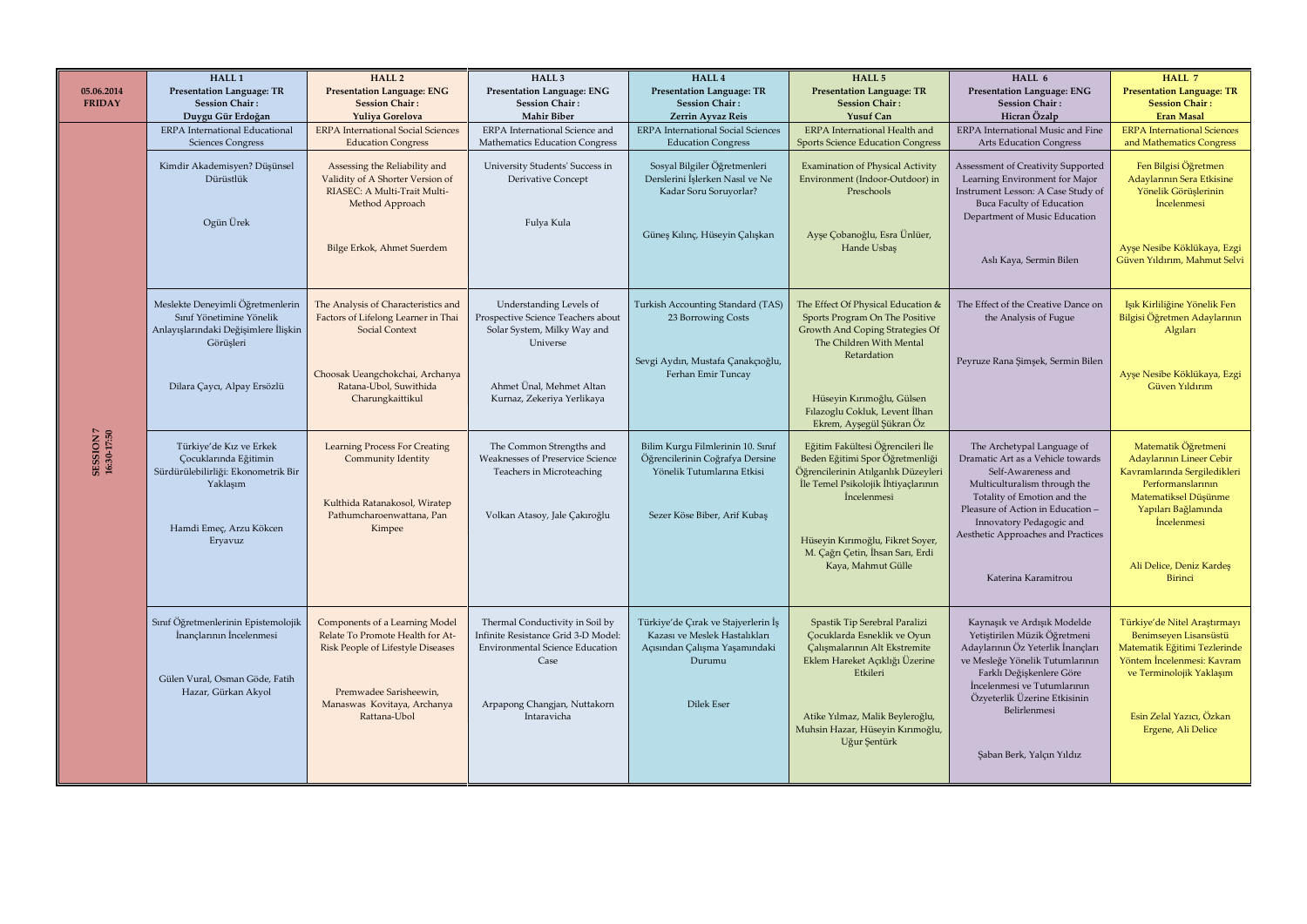| 05.06.2014<br><b>FRIDAY</b>     | HALL <sub>1</sub><br><b>Presentation Language: ENG</b><br><b>Session Chair:</b><br>Ildikó Orbán                                                                                                              | HALL <sub>2</sub><br><b>Presentation Language: ENG</b><br><b>Session Chair:</b><br>Sabit Oymael                                                       | HALL <sub>3</sub><br><b>Presentation Language: TR</b><br><b>Session Chair:</b><br>Melek Masal                                                                  | HALL 4<br><b>Presentation Language: ENG</b><br><b>Session Chair:</b><br>Ahmet Ünal                                                                                                                                                    | HALL 5<br><b>Presentation Language: TR</b><br><b>Session Chair:</b><br>Malik Beyleroğlu                                                    | HALL 6<br><b>Presentation Language: TR</b><br><b>Session Chair:</b><br>Yasemin Deringöl                                                            | HALL 7<br><b>Presentation Language: TR</b><br><b>Session Chair:</b><br><b>Fikret Soyer</b>                                                                              |
|---------------------------------|--------------------------------------------------------------------------------------------------------------------------------------------------------------------------------------------------------------|-------------------------------------------------------------------------------------------------------------------------------------------------------|----------------------------------------------------------------------------------------------------------------------------------------------------------------|---------------------------------------------------------------------------------------------------------------------------------------------------------------------------------------------------------------------------------------|--------------------------------------------------------------------------------------------------------------------------------------------|----------------------------------------------------------------------------------------------------------------------------------------------------|-------------------------------------------------------------------------------------------------------------------------------------------------------------------------|
| <b>SESSION 8</b><br>18:00-19:20 | ERPA International Educational<br><b>Sciences Congress</b>                                                                                                                                                   | <b>ERPA</b> International Educational<br><b>Sciences Congress</b>                                                                                     | ERPA International Science and<br>Mathematics Education Congress                                                                                               | ERPA International Science and<br>Mathematics Education Congress                                                                                                                                                                      | ERPA International Health and<br><b>Sports Science Education Congress</b>                                                                  | <b>ERPA</b> International Special<br><b>Education Congress</b>                                                                                     | <b>ERPA</b> International Health and<br><b>Sports Science Education</b><br>Congress                                                                                     |
|                                 | Developing Resilient Schools:<br><b>Effective Policy Strategies</b><br>Marina Pinskaya                                                                                                                       | Validation. Is This Serious or is it<br>Only some Kind of do-it-yourself<br>Education?<br>Péter Miklós Kőmíves, Péter<br>Körösparti, Péter Pilishegyi | Ortaokul Öğrencilerinde Kalıtım<br>Konularına İliskin Kavram<br>Yanılgıları Üzerine Bir Çalışma<br>(Türkiye Örneği)<br>Zeynep Özbudak Kılıçlı, Muhlis<br>Özkan | <b>Investigating Students' Science</b><br>Performances in Turkey with<br>respect to their Socioeconomic<br>Status, Openness for Problem<br>Solving, and their Perseverance to a<br>Task in PISA 2012<br>Eren Ceylan, M. İkbal Yetişir | Öğretmenlerin Spor Alışkanlık<br>Düzeylerinin İncelenmesi<br>Gizem Karakaş, İpek Eroğlu<br>Kolayiş, Onur Çelik, Özge Köle,<br>Ferah Keskin | Okul Yöneticileri ve Öğretmenlerin<br>Kaynaştırma Uygulamalarındaki<br>Destek Eğitim Odalarına İlişkin<br>Görüşlerinin İncelenmesi<br>Nihan Çağlar | Serum paraoxonase activity and<br>lipid hydroperoxide levels in<br>adult football players after three<br>days football tournament<br>Mustafa Atlı                       |
|                                 | Evaluación De Indicadores De<br>Calidad De La Formación Superior<br>De Educación Militar En España                                                                                                           | Finance Model and Institutional<br>Network of the Higher Education in<br>Hungary between the two World<br>Wars                                        | Öğretmen Adaylarının Zaman,<br>Eşzamanlılık, Zaman Genişlemesi<br>ve Işık Hızı Kavramlarına İlişkin<br>Bilgi Yapılarının İncelenmesi                           | Designing Environmental Learning<br><b>Experiences for Elementary</b><br>Students                                                                                                                                                     | Sınıf Öğretmeni Adaylarının Beden<br>Eğitimi Dersi Algıları ve Öz-<br>yeterlikleri                                                         | Otistik Çocuğa Sahip Ebeveynlerin<br>Durumluluk ve Sürekli Kaygı<br>Durumlarının Karşılaştırılması                                                 | <b>Researching Effects of</b><br><b>Coordination and Physical</b><br><b>Education on 6 Years Old Primary</b><br>School Children's Balance and<br>Hand Power Improvement |
|                                 | María del Carmen Olmos Gómez,<br>Emilio Berrocal de Luna, Eva M.<br>Olmedo Moreno, Leonor Buendía<br>Eisman, Jorge Expósito López,<br>Christian Sánchez Núñez, Eva<br>Aguaded Ramírez, Marciana<br>Pegalajar | Péter Körösparti, Péter Pilishegyi,<br>Péter Miklós Kőmíves                                                                                           | Şebnem Kandil İngeç, Tuğba Taşkın                                                                                                                              | Saksri Rakthai                                                                                                                                                                                                                        | Sonnur Küçük Kılıç, Erman Öncü                                                                                                             | Fehmi Çalık, Atike Yılmaz, Uğur<br>Şentürk, Hakan Akdeniz, Kürşat<br>Sertbaş                                                                       | Mustafa Altınkök                                                                                                                                                        |
|                                 | Transition of the Russian<br>Federation to New Educational<br>Standard: Independent Work of<br>Students as a Factor in the Quality<br>of Educational Process                                                 | Mass Higher Education from the<br>1980s: an Increasing Possibility for<br><b>Talent Keeping?</b>                                                      | Üç Boyutlu Sanal Öğrenme<br>Ortamlarının Ortaokul 3. Sınıf<br>Düzeyindeki Öğrencilerin<br>Matematik Dersine Yönelik<br>Tutumlarına Etkisi                      | Lise Öğrencilerinin Kara Cisim<br>Işıması'na İlişkin Algıları                                                                                                                                                                         | Psychometric Properties of the<br>Turkish Version of the Physical<br><b>Education Predisposition Scale</b>                                 | Psikolojik Danışmanların<br>Okullardaki Rehberlik Hizmetlerine<br>İliskin Sorunlara Yönelik<br>Görüşlerinin Belirlenmesi                           | Sporda Batıl İnanç Eğilimi İle<br>Algılanan Stres Arasındaki<br>İliskinin İncelenmesi                                                                                   |
|                                 | Konstantin Zimenko, Dmitry<br>Bazylev, Alexey Margun, Artem<br>Kremley                                                                                                                                       | Péter Pilishegyi, Péter Körösparti,<br>Péter Miklós Kőmíves                                                                                           | Salih Deniz, İrfan Şimşek                                                                                                                                      | Sinan Çınar, Günay Paliç Şadoğlu                                                                                                                                                                                                      | Erman Öncü, Bülent Gürbüz,<br>Sonnur Küçük Kılıç, Nurgül Keskin                                                                            | Ayşin Satan, Büşra Dündar                                                                                                                          | Mehmet Demirel, Hande Baba<br>Kaya, Adem Kaya, Turhan Toros,<br><b>Fikret Soyer</b>                                                                                     |
|                                 | Involvement of Students and<br>Postgraduates into Megagrant<br>Laboratory under Supervision of<br>Leading Scientist Romeo Ortega at<br><b>ITMO University</b>                                                | <b>Comparison of Democratic Values</b><br>of Turkish and Ukrainian Students<br>Studying In Faculties of Law In<br>Terms Of Some Variables             | Örüntülerde Matematiksel<br>Modelleme Kullanımıyla Kilim<br>Desenlendirmede Maliyet Analizi                                                                    | Inclusion as a Social Justice<br>Imperative in Transforming a Rural<br>School in South Africa                                                                                                                                         | İlkokul Öğrencileri ve Annelerinin<br>Ağız ve Diş Sağlığı Konusundaki<br>Bilgi ve Uygulamaları Arasındaki<br>İliskinin İncelenmesi         |                                                                                                                                                    | Üniversite Öğrencilerinde<br>Konuşma Kaygısı ve Utangaçlık<br>Arasındaki İlişkinin Belirlenmesi                                                                         |
|                                 | Konstantin Zimenko, Dmitry<br>Bazylev, Alexey Margun, Artem<br>Kremlev                                                                                                                                       | Fethi Kayalar, Anna Koval                                                                                                                             | Ege Aktuğlu, Pınar Altun, Ziynet<br>Öndoğan Aktuğlu                                                                                                            | Patrick Mafora                                                                                                                                                                                                                        | Arzu Özyürek, Meltem Çınar, N.<br>Ferah Yavuz, Mukadder Bektaş,<br>Asya Çetin                                                              |                                                                                                                                                    | Duygu Harmandar Demirel,<br>Nurullah Çelik, Turhan Toros,<br>Mehmet Demirel, Fikret Soyer                                                                               |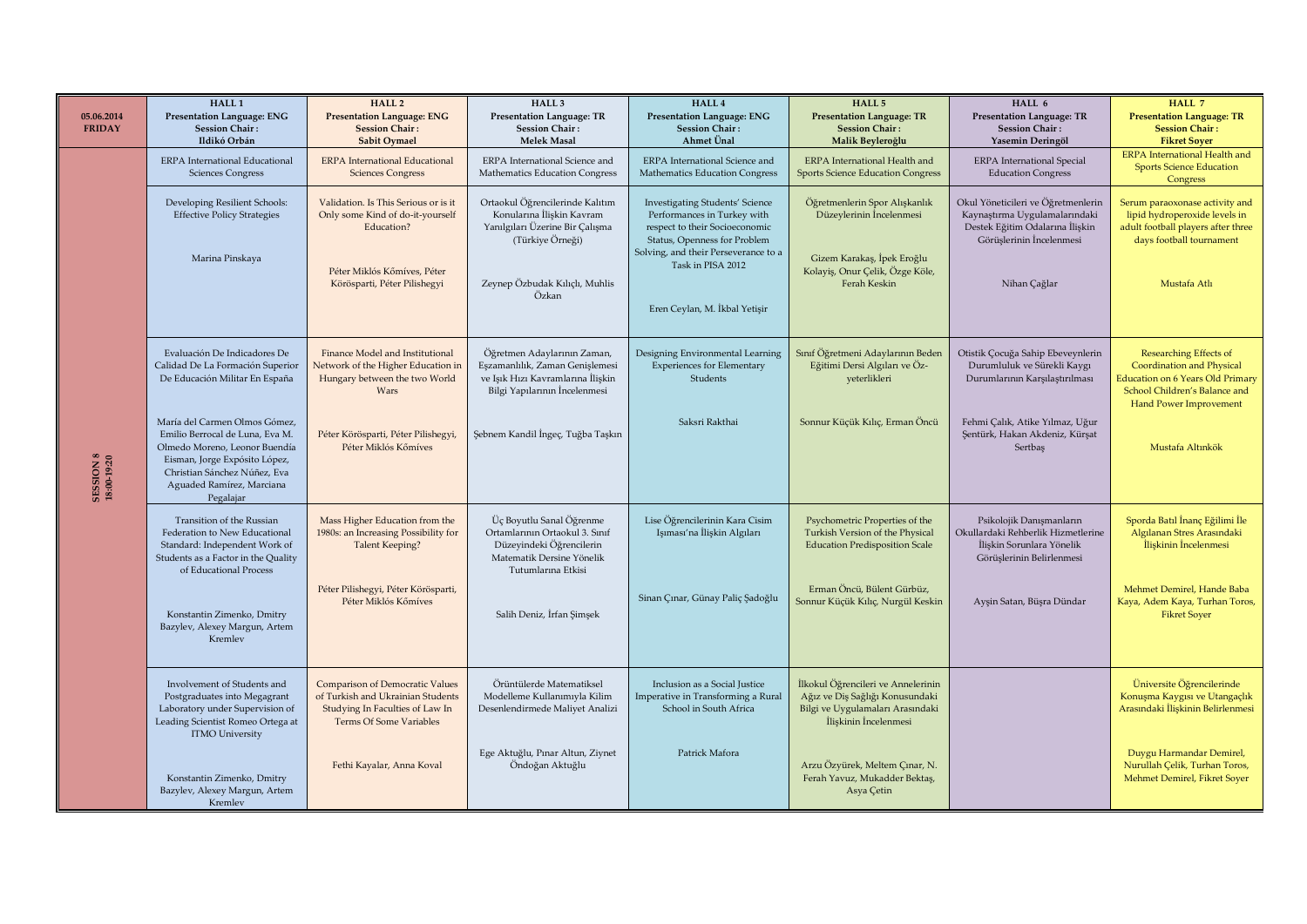|                          | HALL <sub>1</sub>                     | HALL <sub>2</sub>                     | HALL <sub>3</sub>                         | HALL 4                                | HALL <sub>5</sub>                        | HALL 6                               | HALL 7                                   |
|--------------------------|---------------------------------------|---------------------------------------|-------------------------------------------|---------------------------------------|------------------------------------------|--------------------------------------|------------------------------------------|
| 06.06.2014               | <b>Presentation Language: TR</b>      | <b>Presentation Language: TR</b>      | <b>Presentation Language: ENG</b>         | <b>Presentation Language: ENG</b>     | <b>Presentation Language: ENG</b>        | <b>Presentation Language: ENG</b>    | <b>Presentation Language: TR</b>         |
| <b>SATURDAY</b>          | <b>Session Chair:</b>                 | <b>Session Chair:</b>                 | <b>Session Chair:</b>                     | <b>Session Chair:</b>                 | <b>Session Chair:</b>                    | <b>Session Chair:</b>                | <b>Session Chair:</b>                    |
|                          | Aysu Kurtuldu                         | Ziynet Öndoğan Aktuğlu                | <b>Joyce Mary Adam</b>                    | <b>Senol Besoluk</b>                  | Prasak Santipap                          | İsmail Önder                         | Murat Özmaden                            |
|                          | <b>ERPA</b> International Educational | <b>ERPA</b> International Educational | <b>ERPA</b> International Social Sciences | ERPA International Science and        | ERPA International Health and            | <b>ERPA</b> International Special    | <b>ERPA</b> International Health and     |
|                          | <b>Sciences Congress</b>              | <b>Sciences Congress</b>              | <b>Education Congress</b>                 | Mathematics Education Congress        | <b>Sports Science Education Congress</b> | <b>Education Congress</b>            | <b>Sports Science Education Congress</b> |
|                          |                                       |                                       |                                           |                                       |                                          |                                      |                                          |
|                          | Sınıf Öğretmenlerinin Sınıf           | Öğrencilerin Ölçme Değerlendirme      | Reflections of Turkish Accounting         | Unit Testing As a Teaching Tool       | Evaluation of the Implementation         | Research of Career Identification of | Spor Tesislerinden Spor                  |
|                          | Yönetimi Yaklaşımlarının Bazı         | Ders Başarılarının Demografik         | and Financial Reporting Standards         |                                       | of Sport Science Programme in            | Special Education Teacher Students   | Organizasyonlarına: Türkiye'de           |
|                          | Kişisel Değişkenlere Göre             | Özelliklerine Göre İncelenmesi        | on Vocational School Students: A          |                                       | Malaysian Secondary Schools              | at a Hungarian University            | Büyükşehir Belediyelerinin Rolü          |
|                          | <i>incelenmesi</i>                    |                                       | Research on Perceptions of                | Canek Peláez Valdés                   |                                          |                                      |                                          |
|                          |                                       |                                       | Intermediate and Mid-Level                |                                       |                                          |                                      |                                          |
|                          |                                       | Bahar Şahin, Fazilet Taşdemir         | <b>Accounting Professional</b>            |                                       | Eng Hoe Wee, Ngien Siong Chin            | Katalin Szalai, István Takács        | Cenk Temel, Ender Akyol                  |
|                          |                                       |                                       | Candidates                                |                                       |                                          |                                      |                                          |
|                          | Yusuf Cerit, Saadet Yüksel            |                                       |                                           |                                       |                                          |                                      |                                          |
|                          |                                       |                                       |                                           |                                       |                                          |                                      |                                          |
|                          |                                       |                                       |                                           |                                       |                                          |                                      |                                          |
|                          |                                       |                                       | Hakan Seldüz, Emine Seldüz                |                                       |                                          |                                      |                                          |
|                          |                                       |                                       |                                           |                                       |                                          |                                      |                                          |
|                          |                                       |                                       |                                           |                                       |                                          |                                      |                                          |
|                          | Yeni Bilim ve Liderlik: Okul          | Üniversite Öğrencilerinin Ölçme       | Critical Pedagogical Views of Pre-        | The Effects of Scientific Literacy on | A Scale for Measuring Loyalty in         | Mental Hygienic Aspects of Animal    | Research on Self-esteem in Decision      |
|                          | yöneticilerinin yeni bilime dayalı    | Değerlendirme Ders Başarılarının      | service and In-service ESL Teachers       | Attitudes and Interest towards        | Sport Services: A Reliability and        | Assisted Education - research in     | Making and Decision-making               |
|                          | liderlik anlayışları                  | Diskriminant Analizi Ve Lojistik      |                                           | Science                               | Validity Study                           | University of Kaposvár               | <b>Styles in Orienteering Athletes</b>   |
|                          |                                       | Regresyonuna Göre İncelenmesi         |                                           |                                       |                                          |                                      |                                          |
|                          |                                       |                                       |                                           |                                       |                                          |                                      |                                          |
|                          |                                       |                                       | Emrah Cinkara                             |                                       |                                          |                                      |                                          |
|                          | Şerife Akpil, Hasan Basri Gündüz      |                                       |                                           | Sendi Cagliyor, Ahmet Süerdem         | Zafer Çimen, H. Sarol, B. Gürbüz,        | István Takács, Katalin Szalai        | Başak Eroğlu, Zekiye Özkan, Arif         |
|                          |                                       | Fazilet Taşdemir, Bahar Şahin         |                                           |                                       | E. Öncü                                  |                                      | Kaan Eroğlu, Şakire Bilgin               |
|                          |                                       |                                       |                                           |                                       |                                          |                                      |                                          |
| SESSION 9<br>09:00-10:20 |                                       |                                       |                                           |                                       |                                          |                                      |                                          |
|                          |                                       | Türkçe ve İngilizce Öğretmenliği      |                                           |                                       |                                          |                                      |                                          |
|                          | Neo-liberal Politikalardaki Okul      |                                       | The Only Change Program Can Be            | Bilgisayar Cebiri Sistemi Destekli    | The Using Of Non-Formal And              |                                      | Research on Problem Solving Skills       |
|                          | Özerkliği Uygulamalarının Türk        | Bölümü Öğrencilerinin Web             | an Impasse in Educational Reform          | Öğretimin İntegral Konusundaki        | <b>Informal Education Integrating</b>    |                                      | of Orienteering Athletes in terms of     |
|                          | Eğitim Sistemi Açısından              | Pedagojik İçerik Bilgilerinin         |                                           | Temsil Dönüşüm Başarısına             | Activities In Critical Reflection To     |                                      | <b>Some Variables</b>                    |
|                          | Uygulanabilirliğinin İrdelenmesi      | Karşılaştırılması                     |                                           | Etkisinin İncelenmesi                 | Enhance Health Literacy For              |                                      |                                          |
|                          |                                       |                                       | Boumghar Said                             |                                       | <b>Hypertensive Persons</b>              |                                      |                                          |
|                          |                                       |                                       |                                           |                                       |                                          |                                      | Arif Kaan Eroğlu, Başak Eroğlu,          |
|                          | Nihan Çağlar, Songül Altınışık        | Aysun Eroğlu, Furkan Aydın,           |                                           | Eyüp Sevimli, Ali Delice              |                                          |                                      | Zekiye Özkan, Şakire Bilgin              |
|                          |                                       | Mehmet Barıs Horzum                   |                                           |                                       | Prasak Santipap                          |                                      |                                          |
|                          |                                       |                                       |                                           |                                       |                                          |                                      |                                          |
|                          |                                       |                                       |                                           |                                       |                                          |                                      |                                          |
|                          |                                       |                                       |                                           |                                       |                                          |                                      |                                          |
|                          | Reggio Emilia Yaklaşımında            |                                       | The ABCDE-Model of Counseling             |                                       |                                          |                                      | Fitnes Merkezlerinden Hizmet Alan        |
|                          | Kullanılan Teknikler                  |                                       | and Psychotherapy: An integrative         |                                       |                                          |                                      | <b>Bireylerin Rekreasyonel</b>           |
|                          |                                       |                                       | approach developed from clinical          |                                       |                                          |                                      | Aktivitelere Katılımının Önündeki        |
|                          |                                       |                                       | practice at a Counseling Service for      |                                       |                                          |                                      | Engellerin Belirlenmesi                  |
|                          | Abdullah Durakoğlu                    |                                       | Students                                  |                                       |                                          |                                      |                                          |
|                          |                                       |                                       |                                           |                                       |                                          |                                      |                                          |
|                          |                                       |                                       |                                           |                                       |                                          |                                      |                                          |
|                          |                                       |                                       |                                           |                                       |                                          |                                      | Hamdi Alper Güngörmüş, Ersan             |
|                          |                                       |                                       | Asimina Koutsoukou-Argyraki,              |                                       |                                          |                                      | Tolukan, Halil Sarol, Begüm Yaşar        |
|                          |                                       |                                       | Frank-Hagen Hofmann, Volker               |                                       |                                          |                                      |                                          |
|                          |                                       |                                       | Kreß, Michael Sperth, Rainer              |                                       |                                          |                                      |                                          |
|                          |                                       |                                       | Matthias Holm-Hadulla                     |                                       |                                          |                                      |                                          |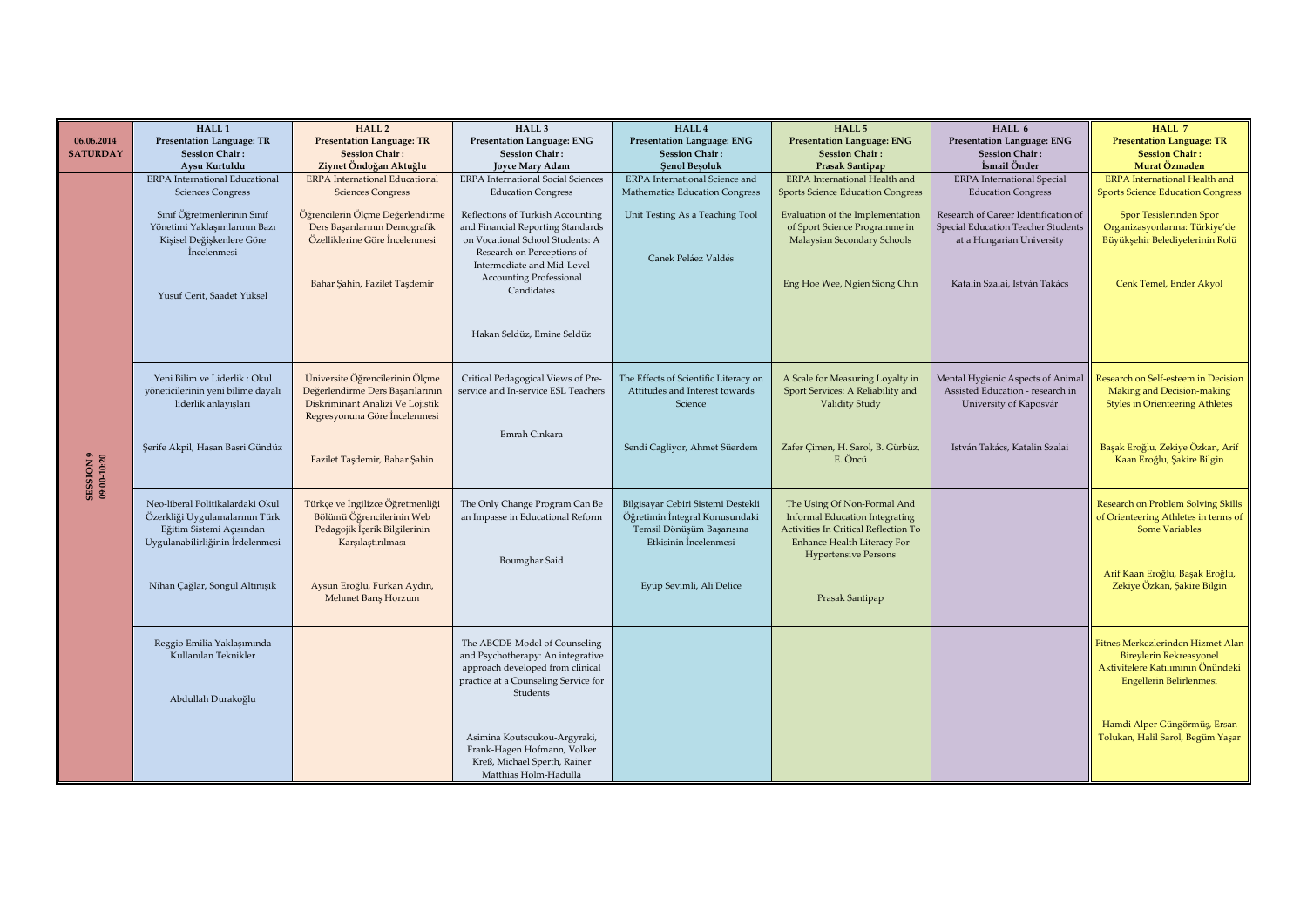|                           | HALL <sub>1</sub>                                                                                                                             | HALL <sub>2</sub>                                                                                                                                                   | HALL <sub>3</sub>                                                                                                                                                                         | HALL 4                                                                                                                                         | HALL 5                                                                                                                                           | HALL 6                                                                                                                                               | HALL 7                                                                                                                                                                                                                                   |
|---------------------------|-----------------------------------------------------------------------------------------------------------------------------------------------|---------------------------------------------------------------------------------------------------------------------------------------------------------------------|-------------------------------------------------------------------------------------------------------------------------------------------------------------------------------------------|------------------------------------------------------------------------------------------------------------------------------------------------|--------------------------------------------------------------------------------------------------------------------------------------------------|------------------------------------------------------------------------------------------------------------------------------------------------------|------------------------------------------------------------------------------------------------------------------------------------------------------------------------------------------------------------------------------------------|
| 06.06.2014                | <b>Presentation Language: ENG</b>                                                                                                             | <b>Presentation Language: TR</b>                                                                                                                                    | Presentation Language: ENG                                                                                                                                                                | Presentation Language: ENG                                                                                                                     | <b>Presentation Language: TR</b>                                                                                                                 | Presentation Language: ENG                                                                                                                           | <b>Presentation Language: TR</b>                                                                                                                                                                                                         |
| <b>SATURDAY</b>           | <b>Session Chair:</b>                                                                                                                         | <b>Session Chair:</b>                                                                                                                                               | <b>Session Chair:</b>                                                                                                                                                                     | <b>Session Chair:</b>                                                                                                                          | <b>Session Chair:</b>                                                                                                                            | <b>Session Chair:</b>                                                                                                                                | <b>Session Chair:</b>                                                                                                                                                                                                                    |
|                           | Carolina Sepúlveda                                                                                                                            | Sinan Cinar                                                                                                                                                         | Canek Peláez Valdés                                                                                                                                                                       | Péter Miklós Kőmíves                                                                                                                           | <b>Recep Cengiz</b>                                                                                                                              | Münevver Büyükyazı                                                                                                                                   | Erman Öncü                                                                                                                                                                                                                               |
|                           | <b>ERPA</b> International Educational                                                                                                         | <b>ERPA</b> International Science and                                                                                                                               | ERPA International Science and                                                                                                                                                            | <b>ERPA</b> International Educational                                                                                                          | <b>ERPA</b> International Health and Sports                                                                                                      | ERPA International Language                                                                                                                          | <b>ERPA</b> International Health and                                                                                                                                                                                                     |
| SESSION 10<br>10:30-11:50 | <b>Sciences Congress</b><br>The Barriers While Implementing<br>Total Quality Management In<br>Higher Educational Institutions<br>Yalçın Güden | <b>Mathematics Education Congress</b><br>Integral Hacim Problemlerine<br>Verilen Öğrenci Tepkileri; Sosyo-<br>Psiko-Matematiksel İlişki<br>Özkan Ergene, Ali Delice | Mathematics Education Congress<br>The Effect of Entrepreneurship<br>Education on Entrepreneurship<br>Characteristics of Pre-service<br><b>Science Teachers</b><br>İsa Deveci, Salih Çepni | <b>Sciences Congress</b><br>Improving Parent Competences in<br>the Area of Promoting Literacy<br>Development<br>Agnes Nyitrai, Judit Podraczky | <b>Science Education Congress</b><br>Why People Participate Leisure Time<br>Physical Activity: A Turkish<br>Perspective<br>Halil Sarol, Z. Çimen | <b>Education Congress</b><br>Importance of a content<br>management tool inside a LMS<br>Tsavdaris Panagiotis, Olivier Le<br>Deuff, Christophe Batier | <b>Sports Science Education Congress</b><br>Taraftarların; Takıma Bağlılık ile<br>Pozitif Sözlü İletisim (WOM) ve<br>Şikâyet Davranışları Arasındaki<br>İlişki: Bucastorm Örneği<br>Murat Özmaden, Ersin Eskiler,<br><b>Fikret Soyer</b> |
|                           | Goverment Policies For The<br>Prevention of Violence In Schools<br>In Brazil And The Citizenship<br>Education                                 | Türkiye'de Nitel Araştırmayı<br>Benimseyen Lisansüstü Matematik<br>Eğitimi Tezlerinde Veriye Açılan<br>Kapı: Geçerlik ve Güvenirlik                                 | Findings From The<br>Implementation of Project-Based<br>Learning in Civil Engineering<br>Education                                                                                        | Eğitimde Neoliberal Yerelleşme<br>Yunus Emre Ömür                                                                                              | 1936 Berlin Olimpiyat Oyunlarının<br>Olimpik İlkeler Çerçevesinde<br>Değerlendirilmesi                                                           | The Beliefs and Practices of<br>Preparatory School English<br>Language Instructors in the Use of<br>ICT and Multi-media Tools                        | Isınma Öncesi Yapılan Lokal Spor<br>Masajının Futbolcularda Bazı<br>Performans Değerlerine Etkisinin<br><i>incelenmesi</i>                                                                                                               |
|                           | Joyce Mary Adam, Claudia Sorgon<br>Scotuzzi                                                                                                   | Özkan Ergene, Esin Zelal Yazıcı,<br>Ali Delice                                                                                                                      | Chung Lim Kwan                                                                                                                                                                            |                                                                                                                                                | Erdi Kaya, Ersan Tolukan, Serkan<br>Zengin                                                                                                       | Münevver Büyükyazı, Seden<br>Önsov                                                                                                                   | Hasan Abanoz, Malik<br>Beylerbeyoğlu, Gülşah Şahin, Nuri<br>Muhammet Çelik                                                                                                                                                               |
|                           | <b>Future Challenges of Accounting</b><br>Education at the University Of<br>Debrecen                                                          | Ortaokul 7. ve 8. Sinif<br>Öğrencilerinin Cember<br>Konusundaki Kavram Yanılgıları<br>Ve Hataları                                                                   | Breakfast Habits and Heath<br>Perceptions in Southestern Spanish<br>Adolescents Encarnación                                                                                               | Children in Internet Space - The<br>European Union Regulations on<br>Children' S Safety Online                                                 | Beden Eğitimi Öğretmenlerinin Ve<br>Öğrencilerin Çevresel Boş Zaman<br>Etkinliklerine Katılımlarının Çevreye<br>Yönelik Tutumları İle İliskisi   | An Investigation of EFL Teachers'<br>Activity Modifications: Types and<br>Variability                                                                | 21. ve 22. Uluslararası Nazım<br>Canca Avrupa Kupası Judo<br>Müsabakalarında Yarısan Erkek<br>Sporcuların Teknik Analizi Ve<br>Karşılaştırılması                                                                                         |
|                           | Ágota Kiss, Ildikó Orbán                                                                                                                      | Sare Şengül, Gülşah Gerez<br>Cantimer                                                                                                                               | Soriano-Ayala, Verónica C. Cala,<br>Antonio J. González-Jiménez,<br>Diego Ruiz Salvadrod, Clemente<br>Franco Justo                                                                        | Marta Majorek, Justyna Wojniak                                                                                                                 | Çağlar Türkoğlu                                                                                                                                  | Emrah Cinkara                                                                                                                                        | Nuri Muhammet Celik, Malik<br>Beyleroğlu, Hasan Abanoz, Merve<br>Uca                                                                                                                                                                     |
|                           | Türkiye'deki 2000-2013 Yılları<br>Arasında Sağlık Personeli<br>Sayısındaki Mekânsal Dağılış Ve<br>Değişim                                     | Birimler, Formüller Ve Bilim<br>İnsanlarına İlişkin Öğrenci<br>Değerlendirmeleri                                                                                    | The Effect of Conceptual Change<br>Texts Supplemented Instruction on<br>Students' Achievement in<br>Electrochemistry                                                                      |                                                                                                                                                | Anadolu'da Antik Sportif<br>Organizasyonlar Ve Sportif Mekânlar                                                                                  |                                                                                                                                                      | Beden Eğitimi Öğretmeni<br>Adaylarının Akademik Akran<br>Desteği Algıları                                                                                                                                                                |
|                           | Gülbahar Genel                                                                                                                                | Gamze Baltay Şahiner, Sevil Ertan<br>Üstün                                                                                                                          | İsmail Önder, Senol Besoluk                                                                                                                                                               |                                                                                                                                                | Çağlar Türkoğlu                                                                                                                                  |                                                                                                                                                      | Sonnur Küçük Kılıç, Erman Öncü                                                                                                                                                                                                           |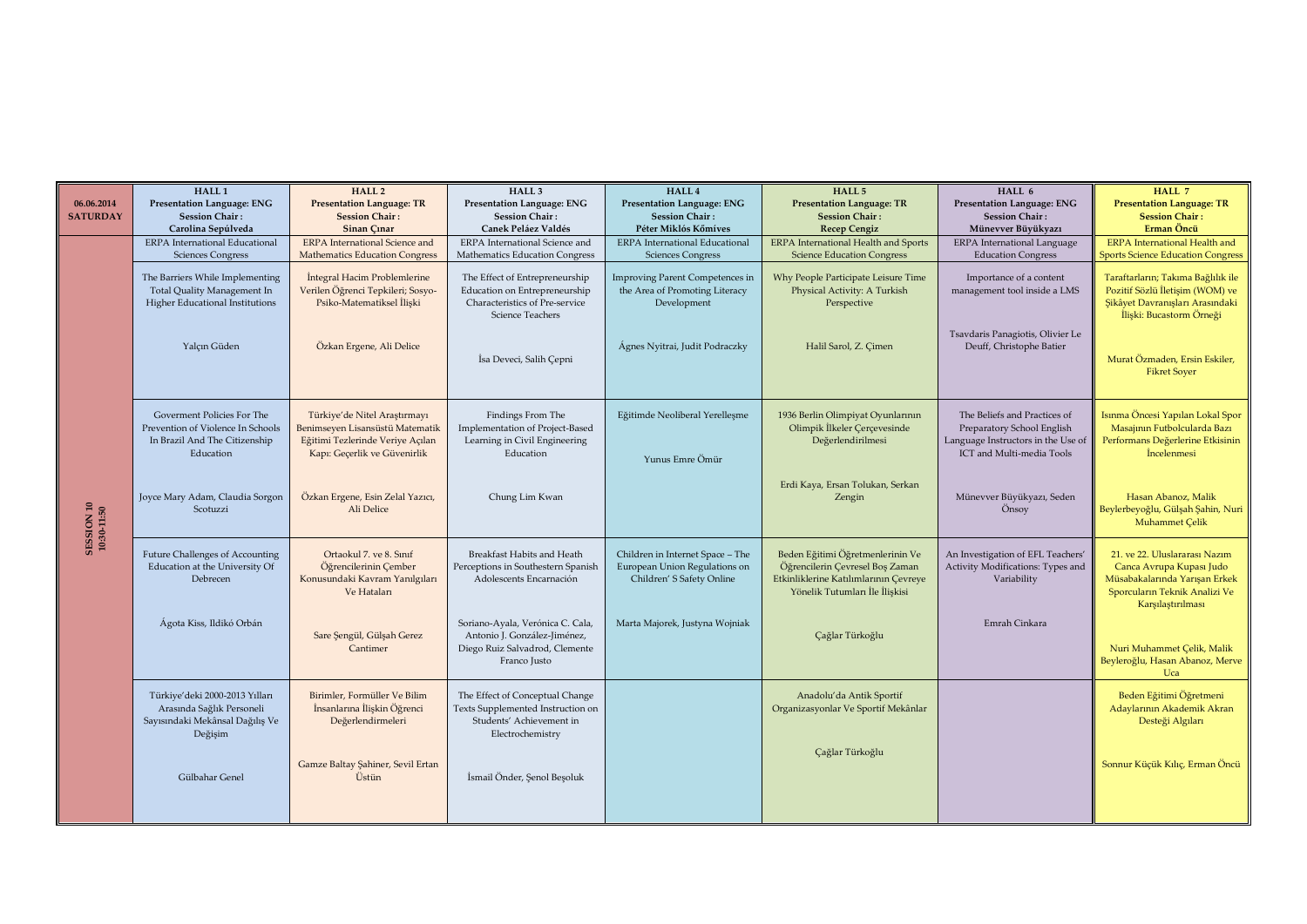|                           | HALL <sub>1</sub>                                               | <b>HALL 2</b>                          | HALL <sub>3</sub>                                           | HALL 4                                                           | HALL 5                                                | HALL 6                                                          | HALL 7                                                                           |
|---------------------------|-----------------------------------------------------------------|----------------------------------------|-------------------------------------------------------------|------------------------------------------------------------------|-------------------------------------------------------|-----------------------------------------------------------------|----------------------------------------------------------------------------------|
| 06.06.2014                | <b>Presentation Language: TR</b>                                | <b>Presentation Language: TR</b>       | <b>Presentation Language: ENG</b>                           | <b>Presentation Language: TR</b>                                 | <b>Presentation Language: TR</b>                      | <b>Presentation Language: ENG</b>                               | <b>Presentation Language: ENG</b>                                                |
| <b>SATURDAY</b>           | <b>Session Chair:</b>                                           | <b>Session Chair:</b>                  | <b>Session Chair:</b>                                       | <b>Session Chair:</b>                                            | <b>Session Chair:</b>                                 | <b>Session Chair:</b>                                           | <b>Session Chair:</b>                                                            |
|                           | Abdullah Durakoğlu                                              | Ayse Nesibe Köklükaya                  | <b>Emrah Cinkara</b>                                        | <b>Eda Demirhan</b>                                              | <b>Fikret Sover</b>                                   | Marta Majorek                                                   | <b>Ebru Alakavuk</b>                                                             |
|                           | <b>ERPA</b> International Educational                           | <b>ERPA</b> International Science and  | <b>ERPA</b> International Social Sciences                   | ERPA International Science and                                   | <b>ERPA</b> International Health and                  | <b>ERPA</b> International Educational                           | <b>ERPA</b> International Music and Fine                                         |
|                           | <b>Sciences Congress</b>                                        | <b>Mathematics Education Congress</b>  | <b>Education Congress</b>                                   | Mathematics Education Congress                                   | <b>Sports Science Education Congress</b>              | <b>Sciences Congress</b>                                        | <b>Arts Education Congress</b>                                                   |
|                           | Liderlik Yönelik Ölçeği'nin                                     | Pre-Service Chemistry Teachers'        | Guidelines for Enhancing Learning                           | Matematiğe Yönelik Tutum                                         | Taekwondo Sporcularının Bilinçli                      | Mimarlık Ve Mühendislik Eğitim                                  | A Method For Integrated Design                                                   |
|                           | Türkçe'ye Uyarlanması                                           | <b>Understanding of Size-Dependent</b> | Curiosity of Non-Formal Students                            | Ölçeği'nin Türkçeye Uyarlaması                                   | Farkındalık Düzeylerinin                              | Öğretimine Mesleki Teknik Eğitim                                | <b>Studio Education For Interior</b>                                             |
|                           |                                                                 | Properties                             | <b>Using Daily Life Context</b>                             |                                                                  | İncelenmesi                                           | Penceresinden Bakış                                             | Architecture                                                                     |
|                           |                                                                 |                                        |                                                             |                                                                  |                                                       |                                                                 |                                                                                  |
|                           |                                                                 |                                        |                                                             |                                                                  |                                                       |                                                                 |                                                                                  |
|                           | Hasan Basri Gündüz, Esra Çakmak                                 |                                        |                                                             | Mithat Takunyacı, Ercan Masal                                    |                                                       |                                                                 |                                                                                  |
|                           |                                                                 | Neslihan Akdeniz, Ruhan                | Ornwipa Mongkondaw, Weerachat<br>Soopunyo                   |                                                                  | Recep Cengiz                                          | Sabit Oymael, Cevdet Emin Ekinci                                | Hicran Özalp, Oğuz Demirarslan                                                   |
|                           |                                                                 | Benlikaya                              |                                                             |                                                                  |                                                       |                                                                 |                                                                                  |
|                           |                                                                 |                                        |                                                             |                                                                  |                                                       |                                                                 |                                                                                  |
|                           |                                                                 |                                        |                                                             |                                                                  |                                                       |                                                                 |                                                                                  |
|                           | İlkokul ve Ortaokul                                             | Bir Kelime İki İşlem Değişen Ne?:      | Why most Gypsy/Romani students                              | İlköğretim Matematik Öğretmen                                    | Taekwondocuların Spora Özgü                           | Innovation in Teaching and                                      | <b>Integration Process Of Theoretical</b>                                        |
|                           | Öğretmenlerinin Karşılaştıkları<br>İstenmeyen Davranışlar ve Bu | Sadelestirme                           | do not complete compulsory<br>secondary education in Spain? | Adaylarının Matematik<br>Okuryazarlığı Öz-Yeterliklerinin        | Basarı Motivasyonu Düzeylerinin<br><i>incelenmesi</i> | Learning Methods: Integrating<br>Sustainability Subjects in the | <b>Courses With Design Studios In</b><br><b>Graduate Education: Case Studies</b> |
|                           | Davranışlarla Baş Etme Stratejileri                             |                                        | Uncovering the view of the                                  | "Öğrenme Stilleri" Açısından                                     |                                                       | <b>Architectural Design Process</b>                             | of Architecture and Interior Design                                              |
|                           |                                                                 |                                        | educational community using                                 | <i>incelenmesi</i>                                               |                                                       |                                                                 | <b>Studios</b>                                                                   |
|                           |                                                                 | Esin Zelal Yazıcı, Ali Delice          | Concept Mapping                                             |                                                                  |                                                       |                                                                 |                                                                                  |
|                           |                                                                 |                                        |                                                             |                                                                  | Recep Cengiz, Hamdi Alper                             | Carolina Sepúlveda, Natalia                                     |                                                                                  |
|                           | Hasan Basri Gündüz, Sinem Konuk                                 |                                        |                                                             | Melek Masal, Ercan Masal, Mithat                                 | Güngörmüş                                             | Gajardo                                                         | Ecehan Özmehmet, Ebru Alakavuk                                                   |
|                           |                                                                 |                                        | Arturo Álvarez, Iván Parra, Juan F.                         | Takunyacı                                                        |                                                       |                                                                 |                                                                                  |
|                           |                                                                 |                                        | Gamella                                                     |                                                                  |                                                       |                                                                 |                                                                                  |
|                           |                                                                 |                                        |                                                             |                                                                  |                                                       |                                                                 |                                                                                  |
| SESSION 11<br>13:30-14:50 | Hastanede Yatan Çocukların Aile                                 | Türkiye'de Nitel Araştırmayı           | The study of the existing problems                          | İlköğretim Matematik Öğretmen                                    | Gençlik Merkezlerinden Yararlanan                     | Reshaping the Design Education:                                 | <b>Integration Of Building</b>                                                   |
|                           | İşlevlerinin Değerlendirilmesi                                  | Benimseyen Lisansüstü Matematik        | and public consciousness of the in-                         | Adayları İle Matematik Bölümü                                    | Bireylerin Boş Zaman Etkinliklerine                   | Increasing Data Triggers the                                    | <b>Construction Courses In The</b>                                               |
|                           |                                                                 | Eğitimi Tezlerindeki Arastırma         | service military officer in Royal                           | Öğrencilerinin Problem Çözme                                     | Yönelik Tutumları                                     | Revision of the Design Teaching                                 | Architecture Education Programme                                                 |
|                           |                                                                 | Soruları: Paradigma Değişimi           | Thai Armed Forces Headquarters                              | Hakkındaki Düşüncelerinin                                        |                                                       | Methods for New Age Learners                                    |                                                                                  |
|                           | Gizem Yağmur Değirmenci, Sevda                                  | Yansımaları                            |                                                             | "Öğrenme Stilleri" Açısından                                     |                                                       |                                                                 |                                                                                  |
|                           | Karahisar, Nilgün Metin                                         |                                        |                                                             | <i>incelenmesi</i>                                               | Ersan Tolukan, Hamdi Alper                            |                                                                 | Ebru Alakavuk                                                                    |
|                           |                                                                 |                                        | Supawadee Meepien, Archanya                                 |                                                                  | Güngörmüş, Mustafa Direkci, Erdi                      | Ceren Polat, Eray Bozkurt                                       |                                                                                  |
|                           |                                                                 | Esin Zelal Yazıcı, Özkan Ergene,       | Ratana-Ubol, Chularat                                       |                                                                  | Kaya                                                  |                                                                 |                                                                                  |
|                           |                                                                 | Ali Delice                             | Petcharawises                                               | Ercan Masal, Melek Masal, Mithat                                 |                                                       |                                                                 |                                                                                  |
|                           |                                                                 |                                        |                                                             | Takunyacı                                                        |                                                       |                                                                 |                                                                                  |
|                           |                                                                 |                                        |                                                             |                                                                  |                                                       |                                                                 |                                                                                  |
|                           |                                                                 |                                        |                                                             |                                                                  |                                                       |                                                                 |                                                                                  |
|                           | İşten Ayrılma Niyeti, İş Tatmini,                               | Türkiye ve Kosova Ortaokul             | Integration of Sustainable                                  |                                                                  | Freebie and Moonlighting                              | Tasarımda Çıkış Noktası; Temel                                  |                                                                                  |
|                           | Örgütsel Bağlılık, Liderlik ve iş                               | Öğretim Programlarının Biyoloji        | Development Theoretical Courses                             |                                                                  | Implementations in Turkish Sport                      | Tasarım Dersi Örneğinde, Çıkıs                                  |                                                                                  |
|                           | Stresi Arasındaki ilişkilerin Analizi:                          | Konuları İçeriği Açısından             | in Design Studio                                            | Fen Bilgisi ve Matematik Öğretmen<br>Adaylarının STEM İle İlgili | Media; Sport Writers Perceptions                      | Noktası İle Bir Tasarım Konusunun                               |                                                                                  |
|                           | Bir Hastene Örneği                                              | Karşılaştırılması                      |                                                             | Görüsleri                                                        |                                                       | İrdelenmesi                                                     |                                                                                  |
|                           |                                                                 |                                        |                                                             |                                                                  |                                                       |                                                                 |                                                                                  |
|                           |                                                                 |                                        | Eray Bozkurt                                                |                                                                  | E. İlhan, Zafer Cimen                                 |                                                                 |                                                                                  |
|                           | Sebahattin Tekingündüz, Aysu                                    | Esat Cetin                             |                                                             |                                                                  |                                                       | Ceren Polat                                                     |                                                                                  |
|                           | Kurtuldu, Ahmet Hakan Özdemir                                   |                                        |                                                             | Sinan Çınar, Nimet Pırasa, Günay                                 |                                                       |                                                                 |                                                                                  |
|                           |                                                                 |                                        |                                                             | Paliç Şadoğlu                                                    |                                                       |                                                                 |                                                                                  |
|                           |                                                                 |                                        |                                                             |                                                                  |                                                       |                                                                 |                                                                                  |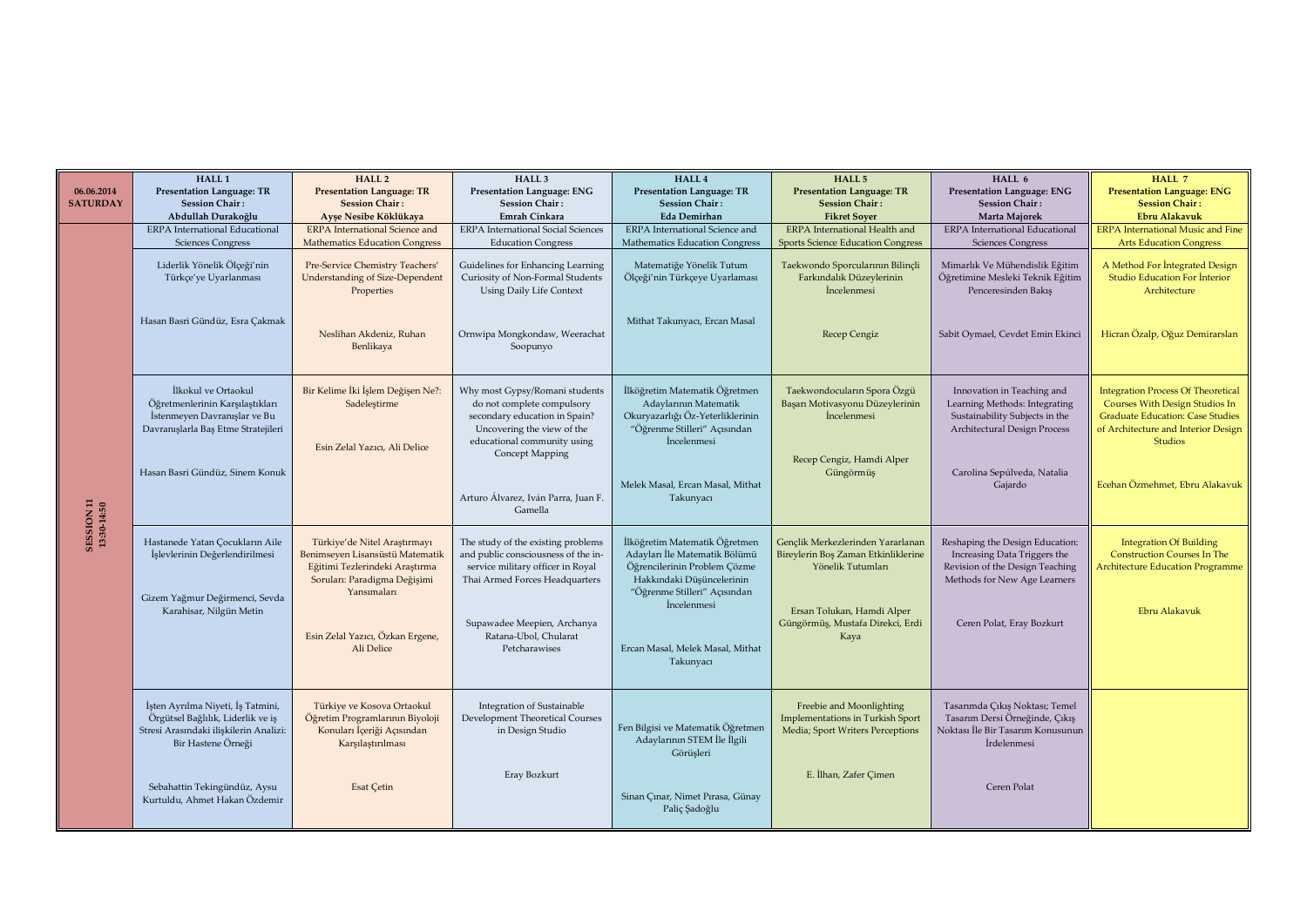| 06.06.2014<br><b>SATURDAY</b>    | HALL <sub>1</sub><br><b>Presentation Language: TR</b><br><b>Session Chair:</b><br><b>Fazilet Taşdemir</b>                    | HALL <sub>2</sub><br><b>Presentation Language: TR</b><br><b>Session Chair:</b><br><b>Esat Cetin</b>             | HALL <sub>3</sub><br><b>Presentation Language: TR</b><br><b>Session Chair:</b><br>Hüseyin Çalışkan                                        | HALL 4<br><b>Presentation Language: ENG</b><br><b>Session Chair:</b><br>Antonio J. González-Jiménez                                                    | HALL 5<br><b>Presentation Language: TR</b><br><b>Session Chair:</b><br>Hanım Aliyeva                                                                                                       | HALL 6<br><b>Presentation Language: ENG</b><br><b>Session Chair:</b><br>İrfan Şimşek                   | HALL 7<br><b>Presentation Language: TR</b><br><b>Session Chair:</b><br><b>Tamer Kavuran</b>                                                                                     |
|----------------------------------|------------------------------------------------------------------------------------------------------------------------------|-----------------------------------------------------------------------------------------------------------------|-------------------------------------------------------------------------------------------------------------------------------------------|--------------------------------------------------------------------------------------------------------------------------------------------------------|--------------------------------------------------------------------------------------------------------------------------------------------------------------------------------------------|--------------------------------------------------------------------------------------------------------|---------------------------------------------------------------------------------------------------------------------------------------------------------------------------------|
|                                  | ERPA International Educational<br><b>Sciences Congress</b>                                                                   | <b>ERPA</b> International Science and<br><b>Mathematics Education Congress</b>                                  | <b>ERPA</b> International Social Sciences<br><b>Education Congress</b>                                                                    | ERPA International Science and<br>Mathematics Education Congress                                                                                       | <b>ERPA</b> International Music and Fine<br><b>Arts Education Congress</b>                                                                                                                 | <b>ERPA</b> International Computer<br><b>Education and Instructional</b><br><b>Technology Congress</b> | <b>ERPA International Music and Fine</b><br><b>Arts Education Congress</b>                                                                                                      |
| <b>SESSION 12</b><br>15:00-16:20 | İlkokul Öğrencilerinin 2. Sınıf<br>Hayat Bilgisi Kavramlarını Anlama<br>Düzeylerinin Çeşitli Değişkenler<br>Göre İncelenmesi | Ders İçindeki Öğretmen Öğrenci<br>Arası Matematiksel İletişim<br>Sürecinin Modellenmesi                         | Ortaöğretim Tarih Ve Coğrafya<br>Öğretmenlerinin Teknolojik<br>Pedagojik Alan Bilgisi<br>Yeterliliklerinin Analizi (Amasya İli<br>Örneği) | The prospective science teachers'<br>perspectives of dissection<br>experiments: A calf's heart, fish and<br>frog dissection                            | Öğretmen Adaylarının Sanat<br>Eğitimi İhtiyacına Yönelik<br>Görüşlerinin Belirlenmesi                                                                                                      | Analysis of pedagogical<br>communication and interaction of<br>lessons with tablet application         | Görsel Sanatlar Eğitimi Derslerinde<br>Uygulamaya Konulabilecek<br>Alternatif Yöntemler                                                                                         |
|                                  | Behsat Savaş, Gülşen Altıntaş,<br>Margrit Yeşiltepe                                                                          | Büşra Sür, Ali Delice                                                                                           | Alpay Aksin                                                                                                                               | Eda Demirhan, Şenol Beşoluk                                                                                                                            | Gülsün Şahan                                                                                                                                                                               | Martina Manenova                                                                                       | Güneş Demir                                                                                                                                                                     |
|                                  | Stratejik Zekâ Oyunlarının Dikkat<br>Toplamaya Etkisi                                                                        | Matematik Yazılılarında Nesnelerle<br>İletişim: Soruyu Konuşturmak                                              | Sınıf Öğretmeni Adaylarının Fen<br>Öğretiminde Öz Yeterlilik<br>Algılarının İncelenmesi                                                   | Music Integration into Early<br>Childhood Mathematics: Beliefs<br>and Attitudes of Pre-service Early<br>Childhood Education Teachers                   | Azerbaycan'da Ulusal Müzik<br>Aletlerinin Egitimi                                                                                                                                          | <b>Caliper Simulation Using</b><br>Computer for Vocational and<br><b>Technical Education</b>           | Sanat Eğitiminde Endüstriyel<br><b>Tasarımın Sanat Eğitimine Girişi ve</b><br>Önemi                                                                                             |
|                                  | Gülşen Altıntaş, Margrit Yeşiltepe                                                                                           | Büşra Sür, Ali Delice, Ercan Masal                                                                              | Ensar Aydın, Mehmet Akif Hayal,<br>Alper Corapçıgil                                                                                       | Deniz Mehmetlioğlu, Gamze<br>Çetinkaya Aydın                                                                                                           | Hanım Aliyeva                                                                                                                                                                              | Garip Genc, Sakir Sezen, Nihat<br>Akkus, Ersin Toptas                                                  | Bayram Dede, Tamer Kavuran                                                                                                                                                      |
|                                  | Üniversite Öğrencilerinin Spor<br>Giyim Satın Alma Alışkanlıklarının<br>İncelenmesi                                          | Matematik Problem Çözme<br>Sürecinin İletisim Bağlamında<br>İncelenmesi: Görme Engelliler İçin<br>E-Text Ortamı | Sosyal Bilimler Lisesi Sosyal Bilim<br>Calısmaları Dersi Hakkında<br>Öğrenci Algı Ve Görüşleri                                            | Delphi Technique as a Graduate<br>Course Activity: Elementary<br>Science Teachers' TPACK<br>Competencies                                               | Eğitim Amaçlı İnternet Kullanımı<br>Özyeterlilik İnançları Ölçeğinin<br>Keşfedici Faktör Analizi<br>Sonuçlarına Göre Farklı<br>Formlarının Psikometrik<br>Özelliklerinin Karşılaştırılması | Distance Learning<br>Amani Mubark Alkhatir                                                             | Güzel Sanatlar Liselerinde<br>Okutulan Müze Eğitimi Dersinin<br>Öğrencilerin 'Müze' Kavramına<br>İlişkin Tutumları Üzerindeki Etkisi:<br>Elazığ Kaya Karakaya Güzel<br>Sanatlar |
|                                  | Ziynet Öndoğan Aktuğlu, Arzu Şen<br>Kılıç, Serkan Boz, Derya Tama,<br>Berna Cüreklibatır Encan, Özlem<br>Kurtoğlu Necef      | Hale Uçuş, Ali Delice                                                                                           | Mehmet Alper Cantimer                                                                                                                     | Gamze Çetinkaya Aydın, Enis<br>Evren, İskender Atakan, Mehmet<br>Şen, Betül Yılmaz, Ece Pirgon, Ezgi<br>Yeşilyurt, F. Çağlin Akıllıoğlu, Ebru<br>Ebren | Murat Topal, Özcan Erkan Akgün,<br>İbrahim Duman                                                                                                                                           |                                                                                                        | Tamer Kavuran, Bülent Polat                                                                                                                                                     |
|                                  | Türkçe Dersinde Kullanılan<br>Teknolojik Araç-Gereçlere Yönelik<br>Tutum Ölçeğinin Geçerlik ve<br>Güvenirlik Çalışması       | Görme Engelli Öğrencilerin Çizim<br>Perspektiflerinin İncelenmesi: Sözel<br>Geometri Yazılı Geometriye Karşı    | Yaratıcı Drama Uygulamalarının<br>Öğretmen Adaylarının Sosyal<br>Becerilerine Etkisi                                                      | Fen Bilgisi Öğretmen Adaylarına<br>Yönelik İki Aşamalı Başarı Testi<br>Geliştirilmesi: İnsanda Dolaşım ve<br>Solunum                                   |                                                                                                                                                                                            |                                                                                                        | Fotoğraf Sanatı Eğitiminde<br>Yaratıcılık: Işıkla Boyama Tekniği                                                                                                                |
|                                  | Aysun Eroğlu, Özcan Erkan<br>Akgün, Furkan Aydın                                                                             | Hale Uçuş, Ali Delice, Mahmut<br>Kertil                                                                         | Fatih Camadan, Ayşegül Oğuz                                                                                                               | Eda Demirhan, Fatma Şahin                                                                                                                              |                                                                                                                                                                                            |                                                                                                        | H. Mehmet Acar, Tamer Kavuran                                                                                                                                                   |